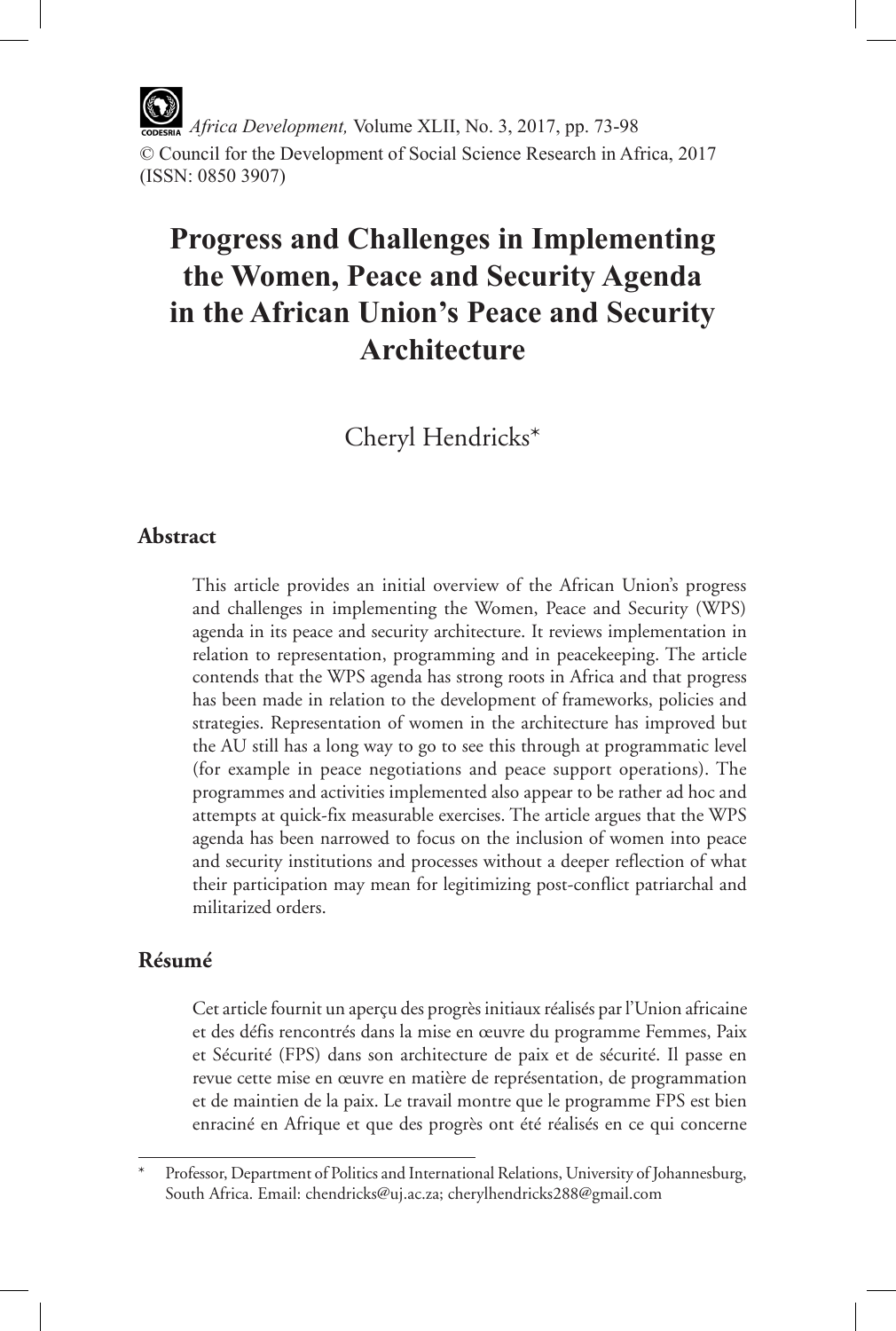l'élaboration de cadres, de politiques et de stratégies. La représentation des femmes dans l'architecture s'est améliorée, mais l'UA a encore beaucoup de chemin à parcourir pour la hisser au niveau programmatique (par exemple dans les négociations de paix et les opérations de maintien de la paix). Les programmes et les activités mis en œuvre semblent surtout ponctuels, prenant la forme d'efforts quantifiables qui tentent de corriger hâtivement les problèmes. L'article souligne que le programme FPS a été réduit à l'inclusion des femmes dans les institutions et les processus de la paix et de la sécurité, sans une réflexion approfondie sur ce que leur participation pourrait signifier en légitimant les ordres patriarcaux et militarisés après le conflit.

#### **Introduction**

The African Union (AU) has committed itself to implementing the Women, Peace and Security (WPS) agenda into its peace and security structures and processes. This is apparent in the integration of United Nations Security Council Resolution (UNSCR) 1325 into the AU's gender related frameworks, the appointment of a Special Envoy on Women, Peace and Security and pronouncements by the organization in this regard and in its policies and practices. However, there is little evidence-based analysis of the implementation of the agenda in the African Union's Peace and Security Architecture (APSA) and of progress and challenges in this regard. This article seeks to address this gap, particularly through a focus on representation, programming and gender-mainstreaming in the AU's peace support operations. The article begins by briefly outlining the WPS agenda and the AU's commitment to it before unpacking the progress and challenges of implementation.

The WPS agenda has been evolving over the last four decades. Feminist scholars and gender activists studying and/or working in conflict areas had long highlighted the need to focus on the roles played by men and women during conflict, the gender differential impact of violent conflict, the need to address the challenges of women and to increase their participation in peace and security structures and processes. These concerns found expression in policy documents such as The Nairobi Forward Looking Strategies (1985), the Declaration on the Elimination of Violence Against Women (1993), the Beijing Declaration and Platform for Action (1995) and the Windhoek Declaration and Namibia Plan of Action for Mainstreaming a Gender Perspective in Multidimensional Peace Support Operations (2000). Momentum around these issues increased substantially with the adoption of UNSCR 1325, in October 2000, for this resolution placed gender concerns squarely onto the international and regional peace and security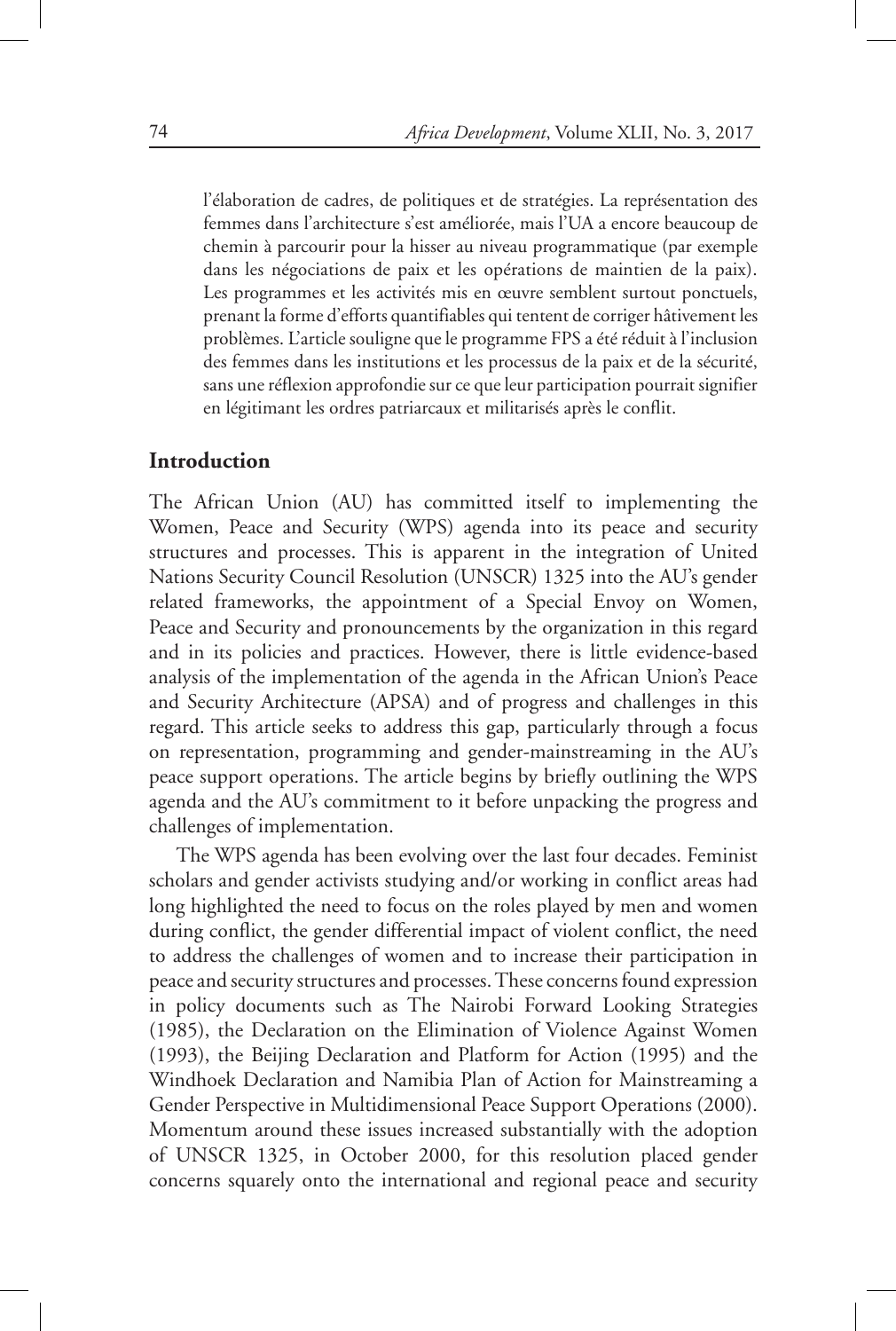agendas, drawing attention to both the role of women as victims of conflict and the need to include them as actors in peace processes (peace-making, peacekeeping, post-conflict reconstruction and peacebuilding).

UNSCR 1325 calls for: increased representation of women at all decision-making levels in national, regional and international institutions and mechanisms for the prevention, management and resolution of conflict; to appoint more women as special representatives and envoys; to increase the number and role of women in peace missions; to incorporate a gender perspective into peacekeeping operations; to support local women's peace initiatives to protect women and girls from gender-based violence (GBV); to end impunity and to ensure more gender-sensitive disarmament, demobilization and reintegration (DDR) programmes (UNSC S/RES/1325, 2000).1 The subsequent UNSC resolutions on women, peace and security all attempt to bolster and give effect to the general principles in UNSCR 1325<sup>2</sup> and collectively have come to constitute the WPS agenda. It is a minimalist and largely state centric agenda that has largely become divorced from the feminist debates that gave rise to it (Hendricks 2016) (see critiques of the WPS agenda in, for example, Hudson 2010; Olonisakin and Okech 2011; Ellerby 2015; Olonisakin, Hendricks and Okech 2015). The aim of this article, however, is not to provide an in-depth conceptual and theoretical critique but to assess implementation of the WPS agenda by the AU.

The Global Study on the Implementation of UNSCR 1325 underscores, amongst others, the following broad global achievements:

- substantive progress in the adoption of a comprehensive normative framework with regard to sexual violence in conflict;
- a Special Representative on Sexual Violence in Conflict has been appointed by the UN Secretary General;
- monitoring and Reporting mechanisms on sexual violence are in place;
- • fact-finding missions set up by the Human Rights Council increasingly have a mandate to investigate Sexual and Gender Based Violence (SGBV);
- the International Community (IC) and national governments now understand the importance of national and communal healing;
- 27 per cent of the peace agreements signed, post the adoption of 1325, contain a reference to women;
- the number of senior leaders within the UN is on the rise;
- bilateral aid on gender equality to fragile states has quadrupled (UN Women 2015:13–14).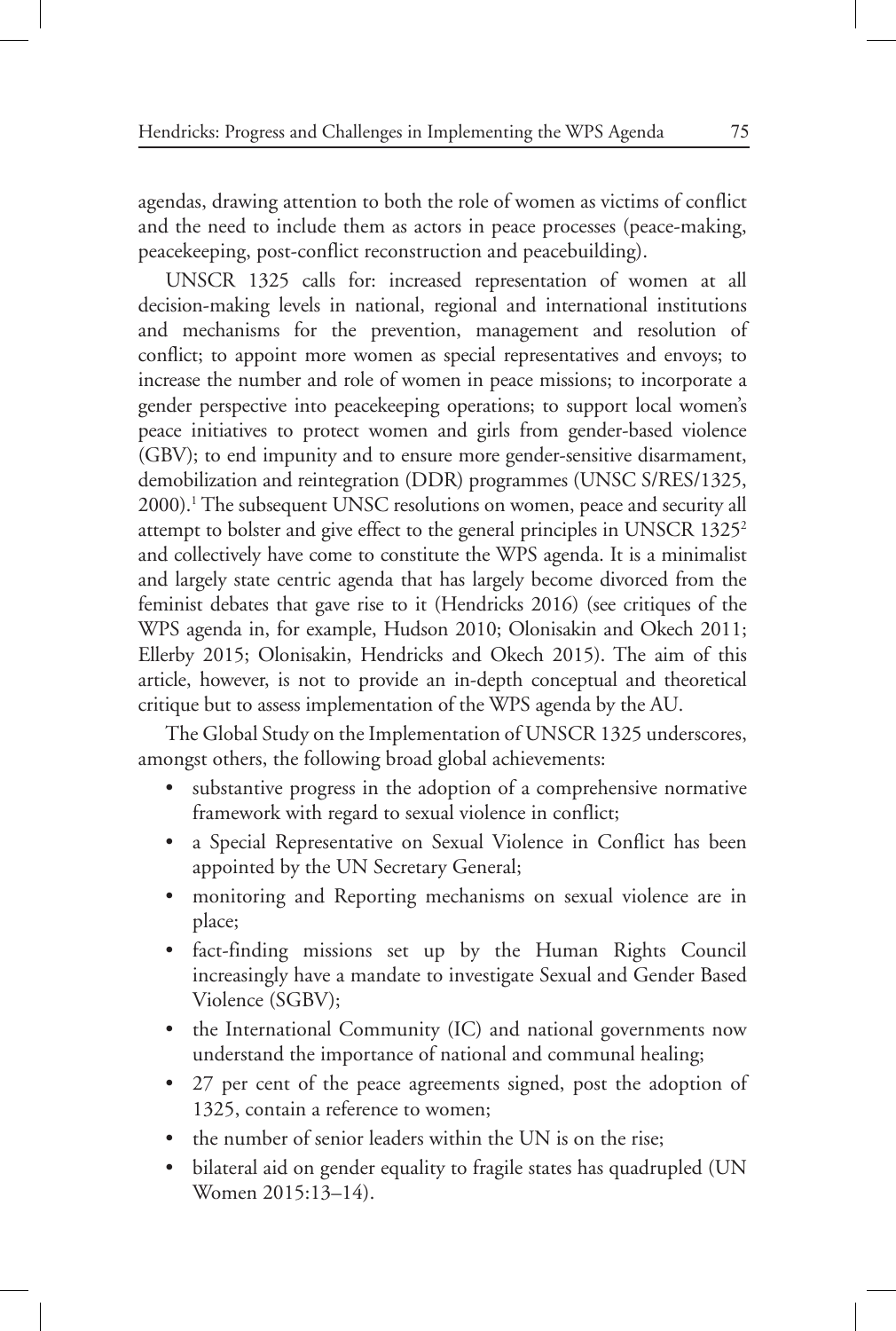We also deduce from this study that there has not been sufficient translation of the changes at the institutional level (intergovernmental and governmental) into meaningful transformation of the everyday experiences of women in conflict and non-conflict situations, nor has there been a marked increase in women's participation in peace processes. For example, the Global Study further notes that there are few actual prosecutions for SGBV at national level; few women participate in peace negotiations (only 9 per cent of peace negotiators between 1992 and 2011 were women); women peacekeepers are still only at 3 per cent of the military troops deployed in UN peace missions, many of the National Action Plans (NAPS) on UNSCR 1325 have weak accountability mechanisms or inadequate budgets available for implementation and that support for the women's peace and security agenda is more at a rhetorical level (UN Women 2015). Moreover, the Global Study makes particular mention of a changing conflict environment in which the number of conflicts have reduced, but are more protracted and in which violent extremism and counter-terrorism pose new challenges for women (UN Women 2015). Since terrorism is most often indiscriminate of its victims, women are a substantial part of the civilian casualties. They have also been 'kidnapped, raped, traded among fighters and forced into marriages' (Mlambo-Ngcuka and Coomaraswamy 2015): the Chibok girls kidnapped by Boko Haram being a visible display of these threats. Yet, many women also willingly join these groups as combatants. There has not been sufficient focus on the gendered nature of terrorism in Africa and how intergovernmental organizations should deal with this aspect in their counter-terrorism strategies.

The WPS agenda has strong roots in Africa. It was the conflicts on this continent – and the targeting of women during these conflicts – that provided the impetus for advocacy for the international instruments that now exist on Women, Peace and Security. African gender activists, practitioners and policymakers played a key role in the formulation and adoption of the initial WPS frameworks. UNSCR 1325, for example, was adopted when Namibia was president of the Security Council and South Africa was a co-sponsor of the subsequent UNSC 1820 resolution.

In the immediate post-Cold War era many civil wars erupted in Africa. The shift from the Organisation of African Union (OAU) to the African Union (AU), in 2002, was in part to enable the organization to respond more effectively to the new peace and security challenges confronting many of the AU's member states. In this regard the AU adopted the Protocol Relating to the Establishment of the Peace and Security Council of the African Union in 2002, which gave effect to the formation of APSA. In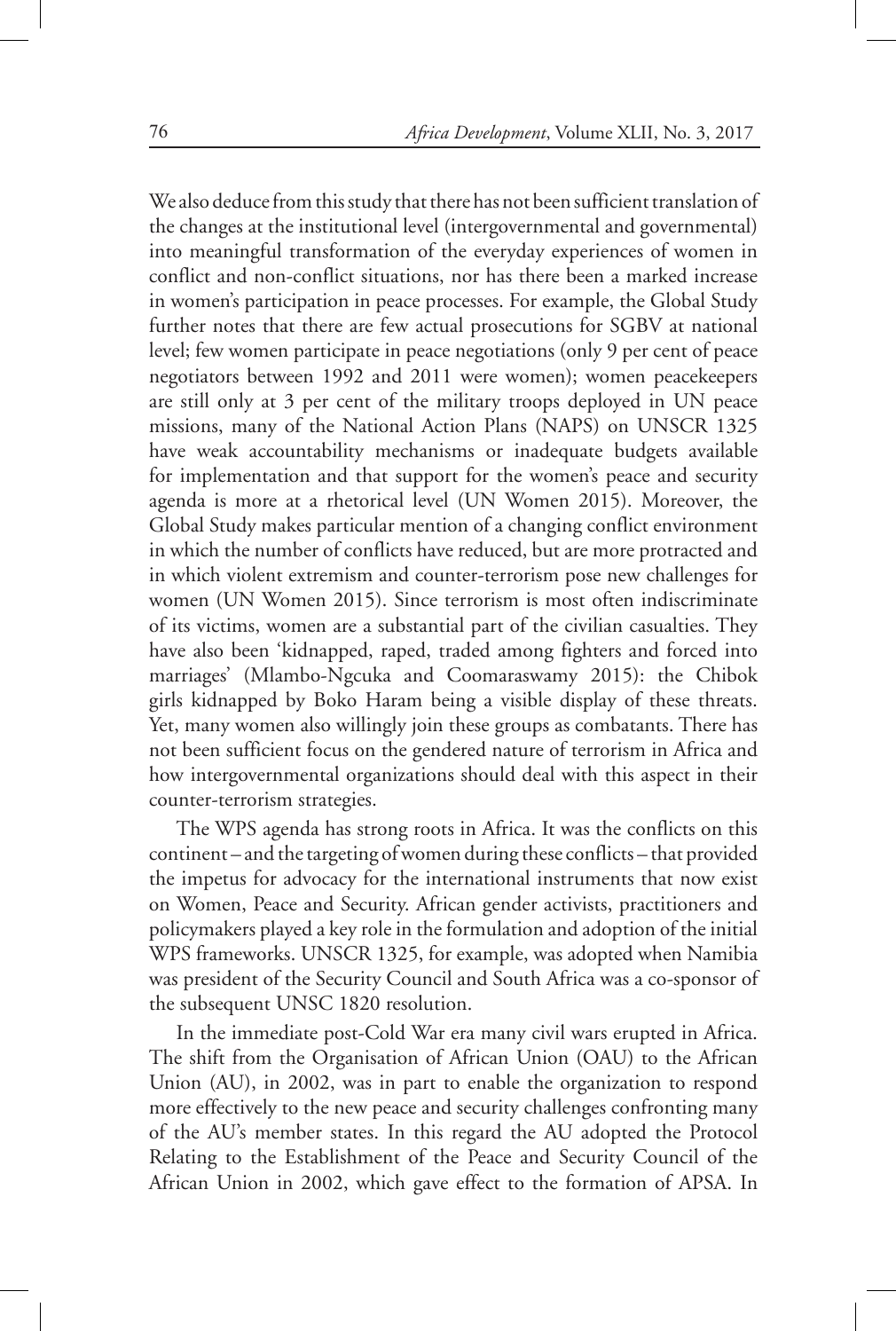the period 2002 to 2011 there was indeed headway in terms of reducing the number of conflicts and associated fatalities in the continent. However, since 2011 we have seen a spike in the number of conflicts and fatalities, peaking in 2014, with fatalities reaching levels 'last seen during the final stages of the Cold War' (Cilliers 2015).

There are currently ten peace support operations in Africa, nine of which are under the auspices of the UN of which one is a joint AU/ UN mission and one is led by the AU. These are the United Nations Mission for the Referendum in Western Sahara (MINURSO), the United Nations Multidimensional Integrated Stabilization Mission in the Central African Republic (MINUSCA), the United Nations Multidimensional Integrated Stabilization Mission in Mali (MINUSMA), the United Nations Organization Stabilization Mission in the Democratic Republic of Congo (MONUSCO), the African Union-United Nations Hybrid Mission in Darfur (UNAMID), the United Nations Interim Security Force for Abyei (UNISFA), the United Nations Mission in the Republic of South Sudan (UNMISS), the United Nations Mission in Côte d'Ivoire (UNOCI), the United Nations Mission in Liberia (UNMIL) and the African Union Mission in Somalia (AMISOM). The AU also provides assistance in other conflict zones, for example, the AU led Regional Cooperation Initiative for the Elimination of the Lord's Resistance Army (RCI-LRA) and the AU's support for the Multi-National Joint Task Force against Boko Haram. Violent extremism is prevalent in several countries across the continent, for example, Somalia, Kenya, Libya, Tunisia, Nigeria, Chad, Algeria and Mali. There are also a host of low-intensity conflicts that continue to afflict the region, as seen in Mozambique, Angola, Lesotho, Burundi, Egypt and many other countries. Intra-state conflict and the concomitant need for conflict management is therefore still a large part of the focus of the African Union's Peace and Security Architecture.

Although violence against women is a world-wide phenomenon, occurring in both times of peace and war, it is particularly pronounced in conflict situations where women are more vulnerable. The UN Department of Information reported back in 2000 that nearly '90 percent of the current war casualties [were] civilians'; this was noted as being in sharp contrast to these being military personnel a century ago. Women and children constituted the vast majority of these civilian casualties. Nearly two decades later the situation has not changed.

The AU, through the adoption of the Protocol to the African Charter on Human and People's Rights on the Rights of Women in Africa (Maputo Protocol adopted in 2003), the Solemn Declaration of Gender Equality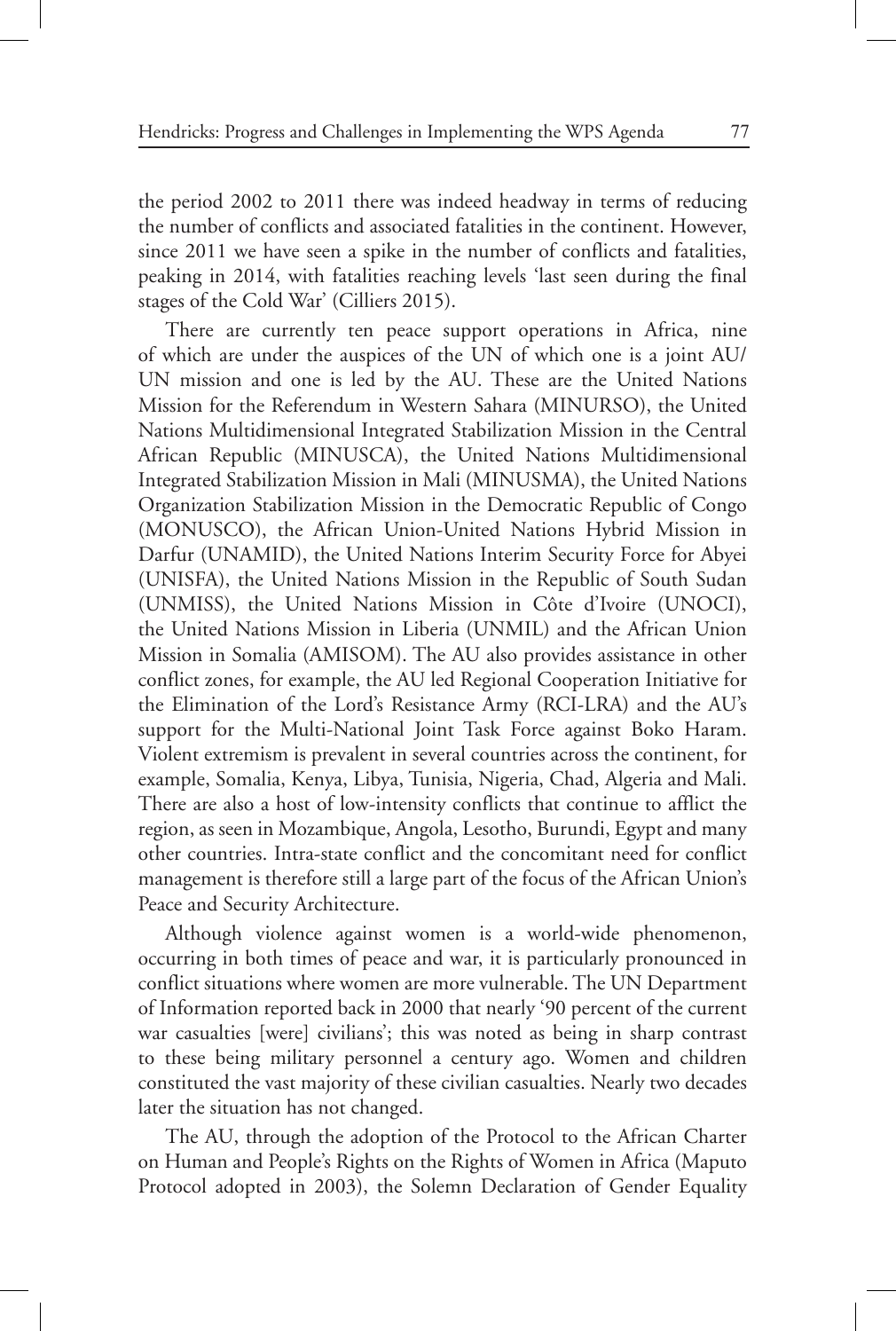in Africa (2004), the AU Gender Policy (2008), the Framework for Post Conflict Reconstruction and Development (2006), the Policy Framework for Security Sector Reform (2011) and AGENDA 2063 (2015), has explicitly embraced gender equality and gender mainstreaming, including in peace and security structures and processes, as normative and policy imperatives.

Article 10 of the Maputo Protocol, for example, states that 'women have a right to a peaceful existence and the right to participate in the promotion of peace' (AU 2003). It calls on state parties to take appropriate measures to ensure the participation of women in 'the structures and processes for conflict prevention, management and resolution at local, national regional continental and international levels' and 'in all aspects of planning formulation and implementation of post-conflict reconstruction and rehabilitation' as well as the need for the 'protection of civilians including women in armed conflict' (AU 2003). The Solemn Declaration on Gender Equality, too, notes the importance of implementing UNSCR 1325 as well as to 'appoint women as Special Envoys and Special Representatives of the AU' (AU 2004). The AU Commission (AU 2015, 2016, 2016b), through the Office of the Special Envoy on Women, Peace and Security, published two reports capturing some of the gender mainstreaming activities in this sphere and organizations like the African Centre for the Constructive Resolution of Disputes (ACCORD) and the Institute for Security Studies (ISS) have also produced a few articles on gender mainstreaming in APSA. However, given the vast amount of literature on the AU, APSA and its African Standby Force (ASF) there is comparatively little scholarly analysis on gender mainstreaming in the APSA.

This article is an initial assessment of the AU's implementation of the WPS agenda, reflecting on the inclusion of women into the AU's peace and security architecture and its associated peace processes and some of the assumptions underpinning the AU's gender mainstreaming endeavours. The article notes the progress and challenges of implementing the agenda and argues for the need for more critical reflection on what is being implemented and why the gaps between conceptualization, policy and implementation persist.

#### **The African Union's Peace and Security Architecture**

The Protocol Relating to the Establishment of the Peace and Security Council (adopted in 2002 and entered into force in December 2003) sets out the AU's agenda for peace and security and the mechanisms through which it will be achieved. The agenda is wide-ranging including conflict prevention, early warning and preventative diplomacy, peace-making, peacebuilding, the promotion of democratic practices, intervention and humanitarian action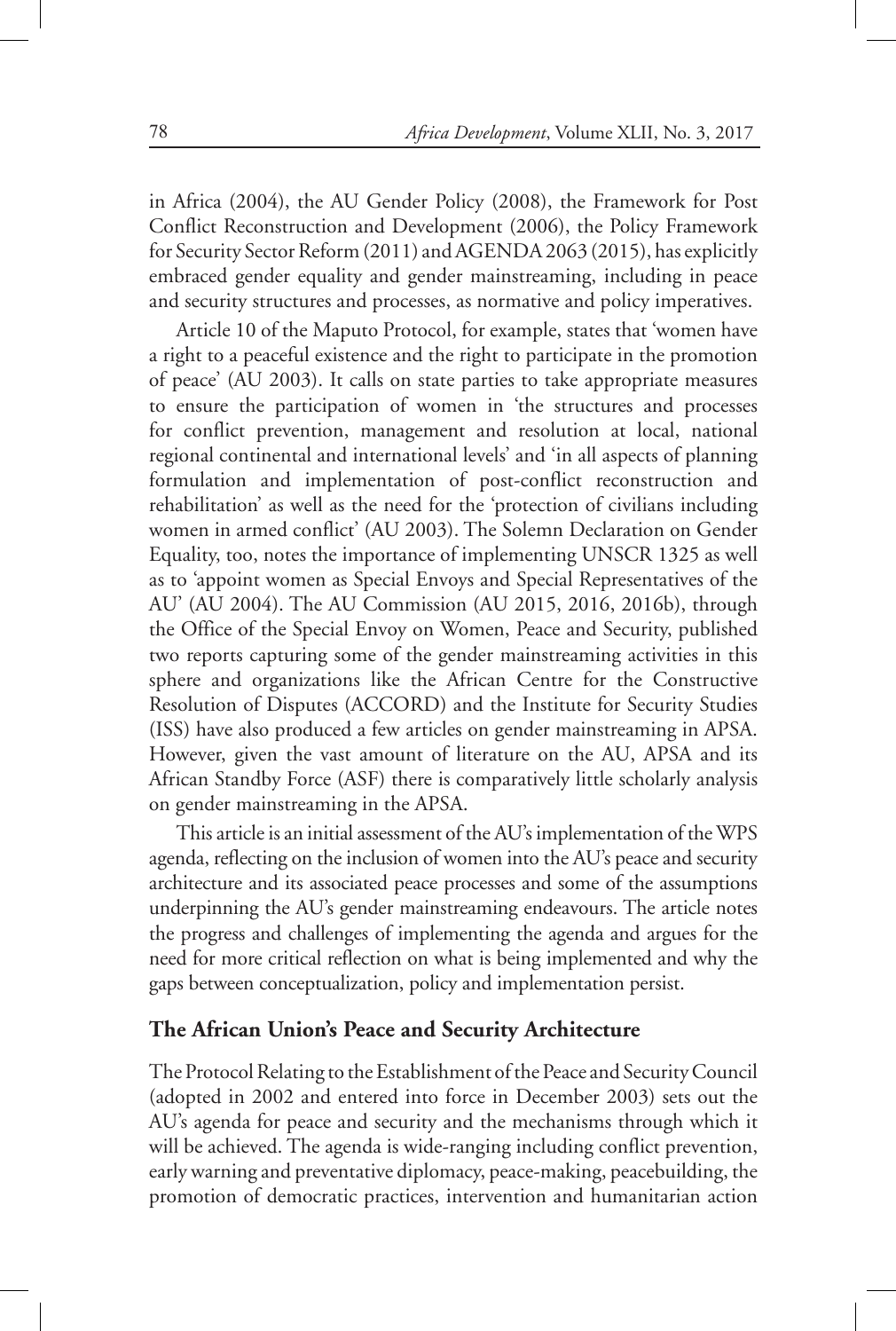and disaster management (AU 2010). The architecture consists of the Peace and Security Council (PSC), Panel of the Wise (PoW), Continental Early Warning System (CEWS), African Standby Force (ASF), Peace Fund (PF) and Military Staff Committee (MSC). The AU, however, also has a number of organs, departments, units and special envoys and representatives that deal with peace and security (for example, there is a Commissioner for Peace and Security and a Department of Peace and Security that has within it sub-units such as Peace Support Operations, Conflict Prevention and Early Warning, Post-conflict Reconstruction and a Mediation Support Unit).

In 2010 the AU's Department of Peace and Security conducted an assessment of APSA. Some of the key findings of this report related to the lack of co-ordination between the APSA components and the need for improved governance of security forces through Security Sector Reform (SSR) measures (AU 2010). The rising tide of terrorism, piracy, disaster management, post-conflict reconstruction and broader governance issues were identified as challenges that were not adequately addressed by the APSA. Importantly, the assessment emphasized that gender was largely an 'add-on' of the existing programmes and therefore 'the need to ensure that gender is mainstreamed into all the APSA components at continental and regional levels. Although there is a commitment to do so on paper, the current staffing level of some of the APSA components is male dominated' (AU 2010: 11). That gender was then (2010) largely an 'add-on' and that APSA was 'male dominated' is not a surprise – most peace and security architectures are. However, given the attention to WPS over the last sixteen years, what has the AU been doing in relation to gender mainstreaming in peace and security and what has it achieved?

As outlined above, and as many have pointed out, the AU has done well in terms of a setting the normative framework for gender, peace and security on the continent (Abdullah 2016; Hendricks 2016; Hudson 2016). But, how has it fared in terms of the representation of women in peace and security structures and processes, protecting women, as well as the broader goals of transforming gender relations, promoting gender equality and creating more durable forms of peace and security (which we assume the inclusion of women would contribute to)? Including women, though key for parity, is not the end goal: transforming gender relations and creating peace and security for all is what is being sought.

#### **On Representation**

At the AU Summit in Durban in 2002, the Heads of State and Government unanimously adopted a gender parity principle in which at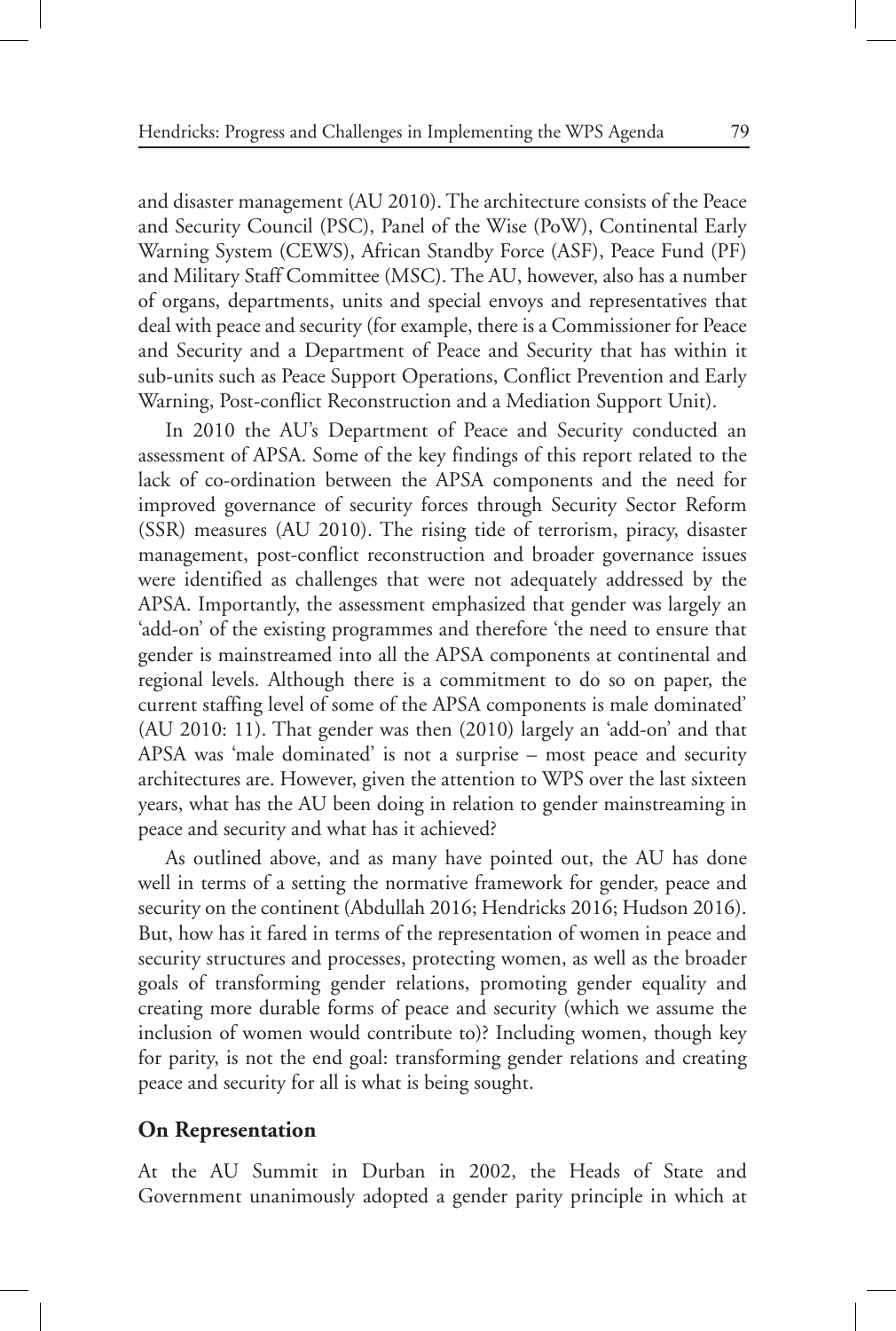least one Commissioner from each region would be a woman. The African Union Commission (AUC) adhered to this principle in its staffing of a Chairperson, Deputy Chairperson and eight Commissioners for the previous administration (a new Chairperson and Commissioners were elected in January 2017). In 2012 the first woman, Nkosazana Dlamini-Zuma, was appointed as the AUC Chairperson in a very competitive process. She, however, did not avail herself for a second term as she is campaigning to be the next president of South Africa. Of the eight Commissioners during her tenure (2012–16), four were women. Although the staff-complement in the Office of the Chairperson and Deputy Chairperson and the AUC, as a whole, did not reach gender parity under her administration, there was a discernible attempt to employ more women into key positions such as Chief of Staff, Deputy Chief of Staff, Directors, Heads of Divisions and as Special Representatives.

The current administration was elected in 2017 and is now headed by the Chairperson, Moussa Faki Mahammat of Chad, and the Deputy Chairperson, Kwasi Quartey of Ghana. Although they are both men they have appointed an equal number of men and women as Commissioners, i.e. four men (for Peace and Security, Trade and Industry, Human Resources, Economic Affairs) and four women (who are in the Social Affairs, Political Affairs, Rural Economy and Infrastructure and Energy portfolios). They have also listed women's empowerment and their inclusion in peace processes as one of their six key priority areas. The AU has yet to appoint a woman in the important peace and security positions, i.e. as Commissioner for Peace and Security, as Special Advisor for Defence and Security or as Head of the Department of Peace and Security. These are the strategic decision-making positions in the APSA for influencing policy development and implementation.

The PoW consists of five members, three of whom are women (Luisa Dioga, Specioza Wandira Kazibwe and Albina Assis). Of the thirty-one former and current chairs of the AU PSC eight have been women (23 per cent).<sup>3</sup> The PSC has fifteen members (currently South Africa, Namibia, Mozambique, Tanzania, Chad, Uganda, Ethiopia, Nigeria, Guinea, Niger, Libya, Algeria, Rwanda, Kenya, Zambia) and the latter three of these countries are represented by women. Of the Special Representatives, Special Envoys and Heads of Missions/Country Offices (who are usually assigned to conflict situations), the overwhelming majority remain men though there was concerted effort during Dlamini-Zuma's tenure to bring women in: Special Envoys (ten of the eleven are men), Representatives (seven out of nine are men) and Heads of Missions (seven out of eleven are men) (AUC 2016: 35).<sup>4</sup>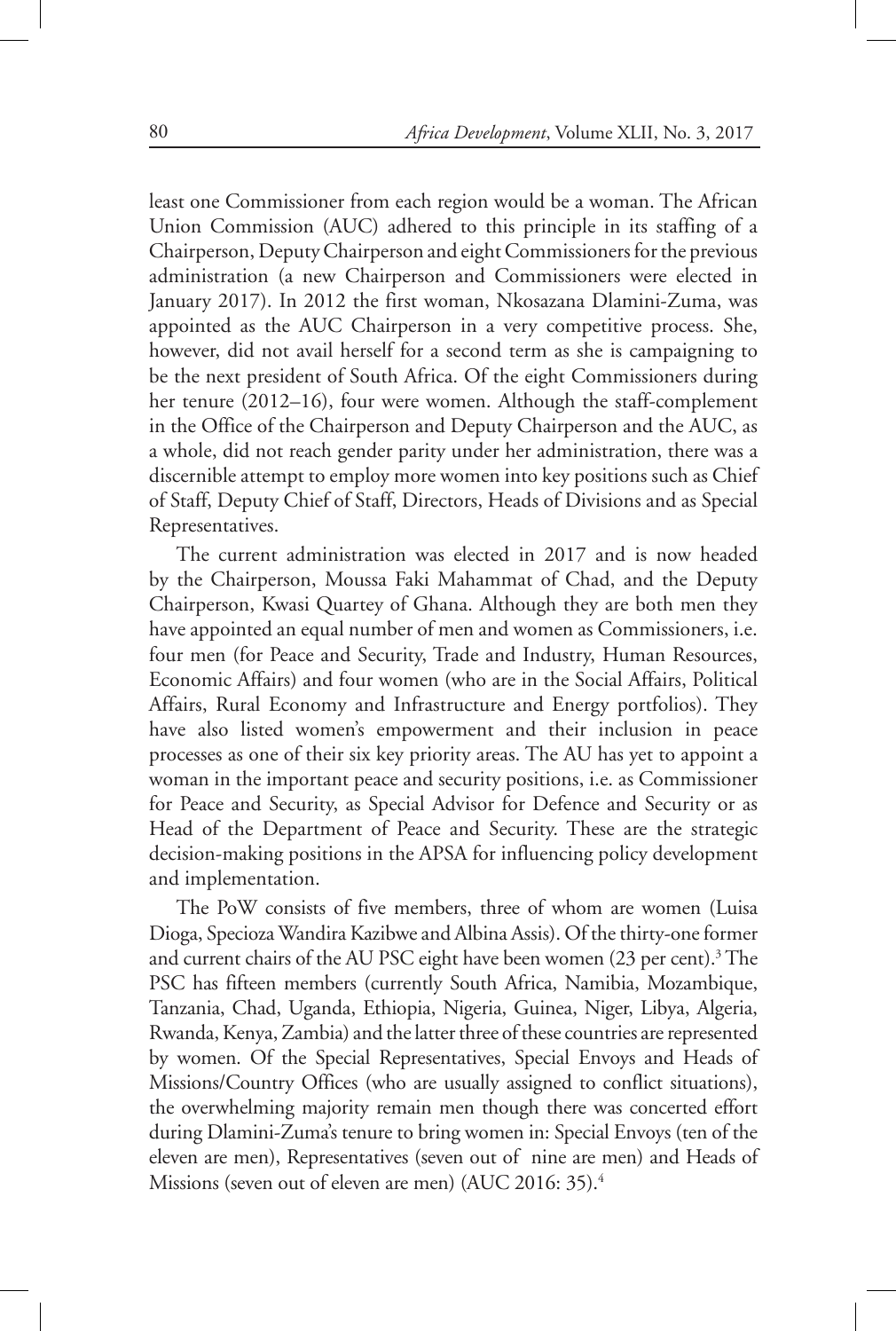The Peace and Security Department is the largest department at the AUC. Although they registered a 30 per cent female representation in 2011, the majority of the women working there at the time were support staff (AUC 2013). I was unable to get more recent data, but it is unlikely that this would have changed substantially.

The number of women in a particular institution is not a sufficient marker for gender equality but representation of women in the decision-making structures of the APSA is important in order to advocate for the necessary changes in the structure and functioning of the organization; gender parity is an established principle of the AU: the APSA is not excluded from this principle. There is, as the above attests, an effort to have women represented in the AUC and in the APSA though much more determination is needed in this regard if they are to achieve parity throughout the organization. The test for this should start right at the helm, with the Heads of State, and national cabinets and parliaments, for they are the decision makers at the African Union. To date, Africa has only had nine women as Heads of State, the majority of them in an acting capacity, with only two elected and still currently serving in this capacity, namely Ellen Johnson Sirleaf and Ameenah Gurib-Fakim. Only Rwanda has succeeded in reaching parity for women's representation in government, whilst the average for the continent, according to the AU's Gender Scorecard, is 22.4 per cent (AUC 2015).

# **On Implementation of the WPS Agenda**

Dr Dlamini-Zuma's administration was instrumental in implementing the WPS agenda at the AUC, and particularly within APSA. In January 2014 she appointed a Special Envoy on Women Peace and Security, Ms Benita Diop, the Founder and President of Femmes Africa Solidarité (FAS), based in Senegal, with a specific mandate to 'ensure that the voices of women and the vulnerable are heard much more clearly in peace-building and in conflict resolution' (AUC 2015:7). This was an important initiative that has paid some dividend for we have since seen concrete movement on the WPS agenda at the AU. Ms Diop stated: 'my key message has been and remains Action! Action! Action! Accordingly my work has been geared towards galvanising actions to bring women's voices, experiences and expertise to the table of peace processes with the vision to silence the guns by 2020' (AUC 2015:11–12). Since her appointment, Ms Diop and her team (they are currently three in the office) have been on many 'solidarity missions' to conflict and post-conflict countries on the continent, they play a key role in advocacy for the inclusion of women in peace processes, and for initiating networks, projects and training on the continent (for example, the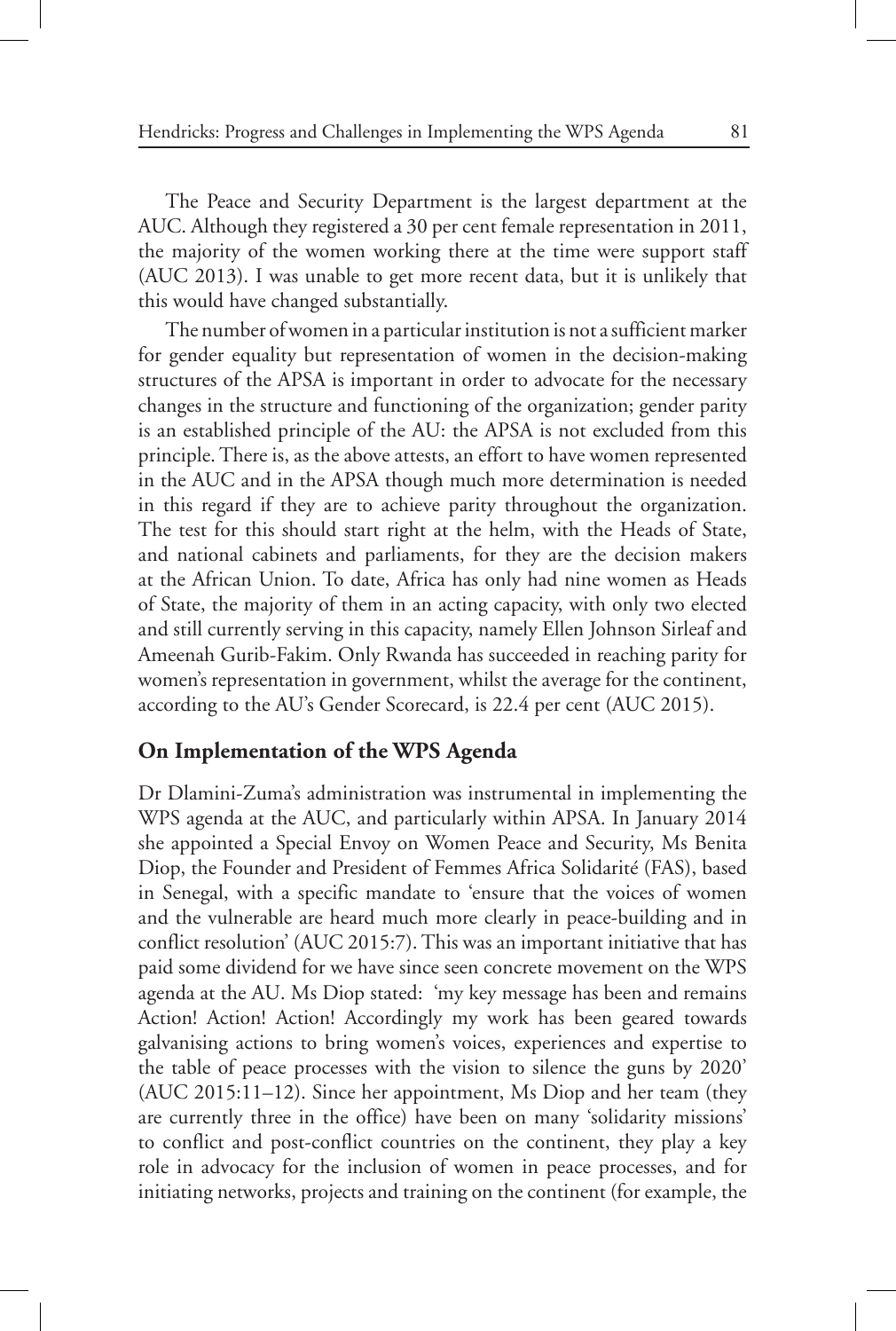Network of Reporters on Women, Peace and Security, the African Women's Mediator's network and training of women mediators, IGAD Women's Peace Forum, South Sudan National Women's Peace Platform, Regional Platform for Women of the Sahel and training on electoral observation and dispute mediation for forty women leaders) (see AU Executive Council 2017).

The Office of the Special Envoy on Women Peace and Security was tasked by the AU PSC to develop a 'Continental Results Framework to monitor the implementation by AU Member States and other relevant stakeholders of the various instruments and other commitments on women, peace and security in Africa' (AUC 2016: 8). At the AU Summit in June 2015 Heads of State also resolved to 'develop, implement and report on National and Regional Action Plans on UNSCR 1325' (ibid.) and to develop a gender scorecard to assist with the tracking of implementation. Although some of these reporting tools are still in the process of being developed and implemented they do represent a significant shift in terms of ensuring transparency and accountability for implementing agreed frameworks on women, peace and security. Noteworthy though is that the myriad of monitoring and evaluation templates being produced must not be an end in themselves or be seen as the panacea for effective implementation, i.e., spending most of the resources and energy on developing quick end products in tick-box exercises, rather than on figuring out ways to move beyond the hurdles currently delaying implementation.

To date, there are only nineteen African countries (thirteen of which are in West Africa) and two regional organizations, IGAD and the Economic Community of West African States (ECOWAS) that have adopted National or Regional Action Plans on Women, Peace and Security (SADC is in the process of adopting one). The process of developing these plans galvanise governments and civil society towards collectively identifying and strategizing on the key challenges, but the plans have key challenges around conceptualization and implementation and have therefore rarely produced the desired outcomes of more gender representative and gender responsive peace and security structures and processes.

Furthermore, the AU declared 2010–20 as the 'African Women's Decade', devoted two of its annual themes to gender issues, namely 2015 as the 'Year of Women's Empowerment and Development Towards Agenda 2063' and 2016 as the 'Year of Human Rights with particular focus on the Rights of Women'. It also has a Special Rapporteur on the Rights of Women (currently Ms Soyata Maiga). Since 2010 the PSC has also held seven Annual Open Sessions on Women and Children in Armed Conflict as part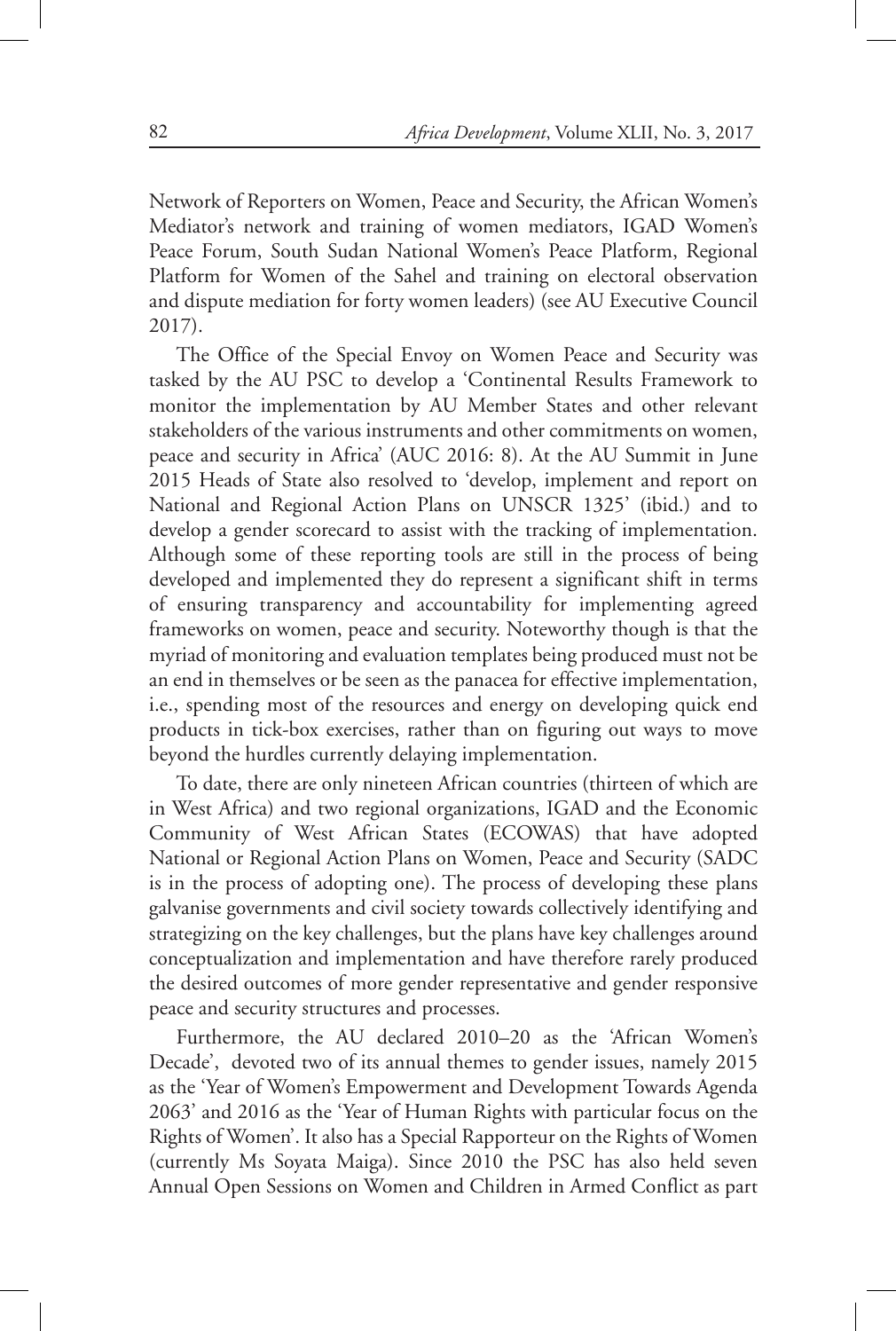of the 'Livingstone Formula' (AUC 2016: 8). These sessions have focused on highlighting the plight of women and children in conflict situations in Africa to members of the PSC.

In response to the APSA assessment of 2010, the Peace and Security Department adopted a Gender, Peace and Security Programme (GPSP) (2015–20). The programme 'aims at mainstreaming gender in all programmes of peace and security including Post-conflict and Reconstruction through collaboration with Regional Economic Communities and regional civil society platforms, to develop and implement continental and regional strategies for the participation of women in Peace and Security' (AU Peace and Security Council 2017) and replaces the Roadmap for Gender Mainstreaming (2011–13). The core components of the programme are:

- 1. enhancing the capacities of African Institutions Working in the Areas of Peace and Security and Human Rights to Mainstream Gender into the Continental Peace and Security Agenda – the focus is on improving the capacity and capability of the military to prevent sexual violence;
- 2. strengthening partnerships and promoting research and dialogue on gender peace and security;
- 3. strengthening women's role in peace and security in Africa;
- 4. preventing and responding to women, men and children's vulnerabilities in times of conflict and post-conflict situations and ending impunity (AUC Department of Peace and Security, Gender Peace and Security Programme 2015–20).

This programme – including the earlier 2011–13 programme – was largely funded by the United Kingdom (UK), who also provided support for staffing to carry out the programme (an international senior consultant, local junior programme officer and a communication officer to support the Special Envoy on WPS's office). An assessment of the implementation of the programmes noted the following activities which had been undertaken:

- support for the International Conference on the Great Lakes Region (ICGLR), in December 2014, to cover facilitator fees for a 'training targeting troop and police contributing countries on the use of forensics as a tool to fight impunity for crimes of sexual violence' and an assessment of this exercise in December 2015 as well as a symposium on gender access to justice and fighting impunity for sexual violence in July 2016;
- AUC participation in the 60th sessions of the United Nations Commission on the Status of Women (March 2016);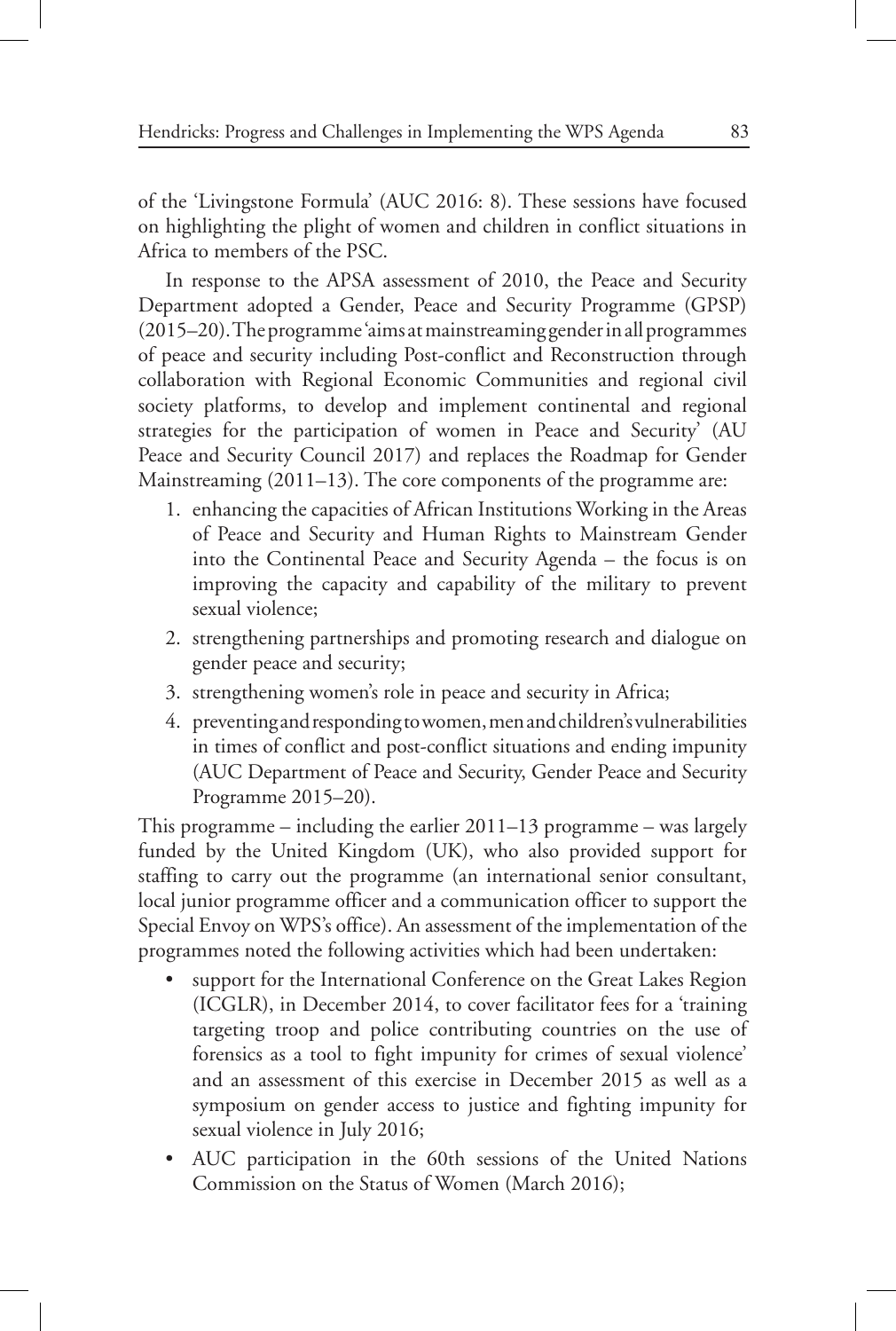- a pilot project in partnership with Medécin d'Afrique in the Central African Republic (CAR) which focused on SGBV (providing medical and psycho-social care to victims, trauma healing, support to set up basic health infrastructure and capacity building of national actors in community policing and investigating sexual violence);
- a study visit of a delegation from CAR to Rwanda to learn how to investigate crimes of sexual violence;
- economic empowerment support to victims of SGBV in North Kivu (support of school supplies for ten children borne as a result of rape and skills development training for twenty women);
- educational campaigns conducted by NGOs/CBOs on SGBV in Mali and Somalia;
- support for AU liaison office in Madagascar for implementing sixteen days of activism against SGBV and support for a seminar on SSR and the integration of gender in DDR and SSR frameworks in October 2015 (unpublished narrative report by the UK on the implementation of the GPSP activities 2014–16).

From the above we can see that much of the work to date seems rather ad hoc, limited in scope, overly concentrated on SGBV, training and conferences. These are also the easiest ways to illustrate and measure the implementation taking place. It does not however tell us anything about the quality of the interventions and their actual transformational impact. It is clear that the programme is entirely donor reliant, limited in resource capacity and has weak monitoring. In short the implementation does not live up to the bold objectives of the programme.

The evidence from the Global Study on Implementing UNSCR 1325 (2015) indicates that countries and intergovernmental organizations tend to fair reasonably well at developing and adopting laws, polices and frameworks relating to gender equality and the prevention of SGBV and on training in this regard. The frameworks and training are, however, not a sufficient deterrence to protect women in conflict and non-conflict situations from the scourge of SGBV (continued reports of SGBV in conflict countries such as the DRC and South Sudan and high prevalence rates in non-conflict countries, e,g. South Africa, attest to this), or to lead to the actual inclusion of women in peace and security structures and processes.

The data emanating from Africa on women's participation in peacemaking also tend to verify the Global Study's findings. For example, despite the advocacy, frameworks and the training of women mediators, progress has been slow in terms of women's representation in peace-making processes.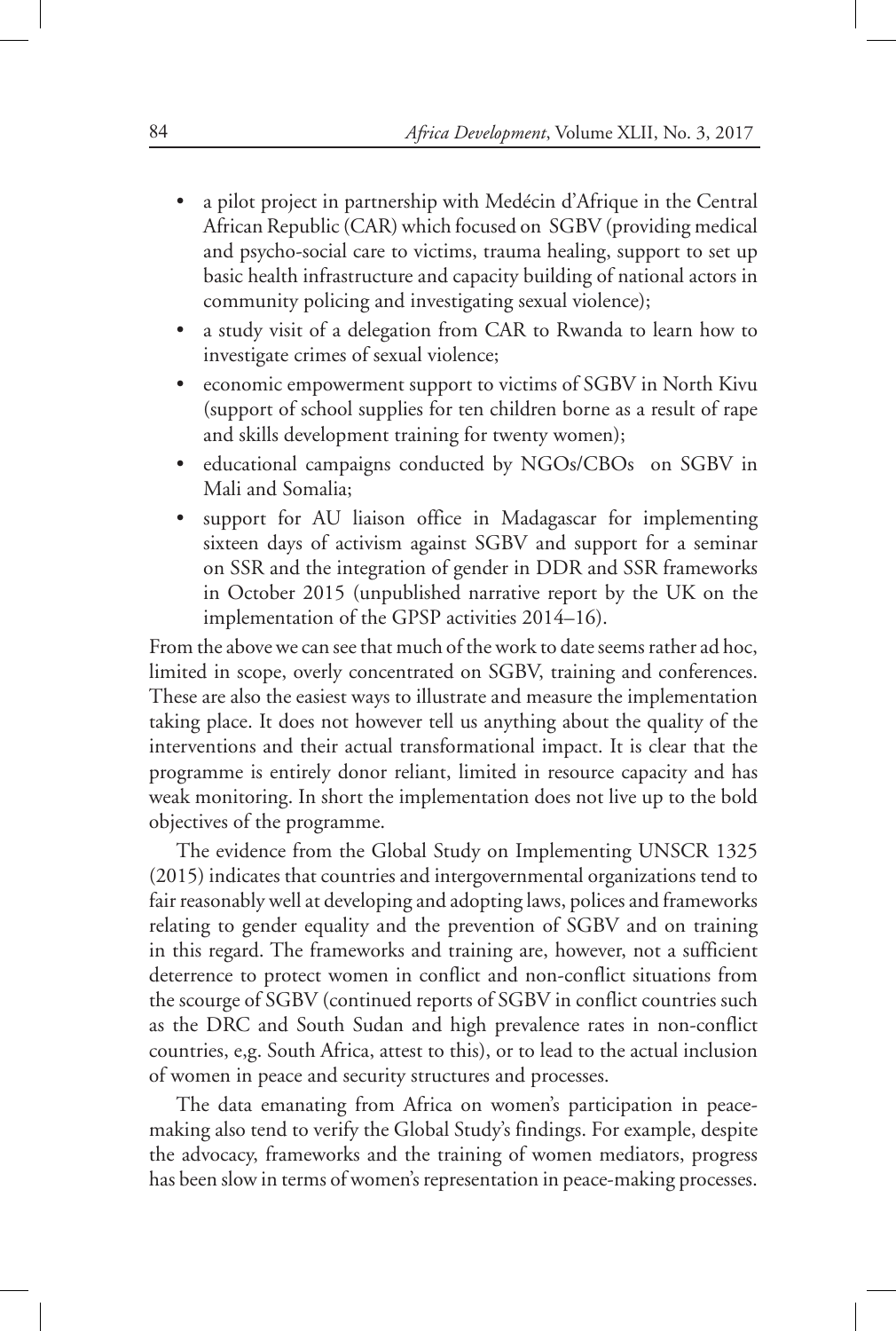In the peace-making processes in Africa from 1992 to 2011 we note that women were only signatories in the DRC (5 per cent); lead mediators in DRC North Kivu and South Kivu talks (20 per cent respectively) and Kenya (33 per cent); women were part of negotiating teams in Burundi (2 per cent), DRC (12 per cent), Dafur (8 per cent), Uganda (9 per cent) and Kenya (25 per cent) (AUC 2016: 20). More recently in the Mali peace process in 2015, eleven women participated (three from government and eight from civil society), whilst in South Sudan, where the process is still underway, three of the ten Sudanese Peoples Liberation Movement – in Opposition and three members of the government's delegation are women (AUC 2016: 21). Women seem to have remained the interlocutors for peace-making predominantly at a local level and are marginalized from formal peace-building processes, despite the loud rhetoric about the need to include women at formal peace tables and the AU's role in leading on many of these peace initiatives. There is however an improvement in the number of peace agreements mentioning the need for women's inclusion (usually a quota for representation in parliament) in transitionary arrangements.

There are now many initiatives across the continent training women to become mediators (for example, by the AU, ACCORD and by the Department of International Relations and Cooperation in South Africa). It is evident that being trained as a mediator or negotiator is not a guarantee to be brought into a mediation process. One must be high ranking in government, political parties, rebel groups, intergovernmental organisztion, etc. to be called for these processes. It would also surely have more impact for the AU and RECs to insist that mediators deployed by them ensure that their teams and the parties brought to the negotiating table be gender representative and meaningfully include gender issues as part of the discussion items to be agreed upon.

#### **Peace Support Operations and the WPS Agenda**

In 2003 the AU agreed to the establishment of an African Stand by Force that would provide rapid deployment capability and capacity for peace support operations 'including preventative deployment, swift intervention, classical peacekeeping and peacebuilding' (Neethling 2009: 14). Regional Economic Communities such as ECOWAS, Southern African Development Community (SADC) and the Economic Community of Central African States (CEMAC) had experience with deploying peacekeepers in conflicts in their sub-regions prior to the formation of the ASF (Cilliers and Gnanguenon 2015).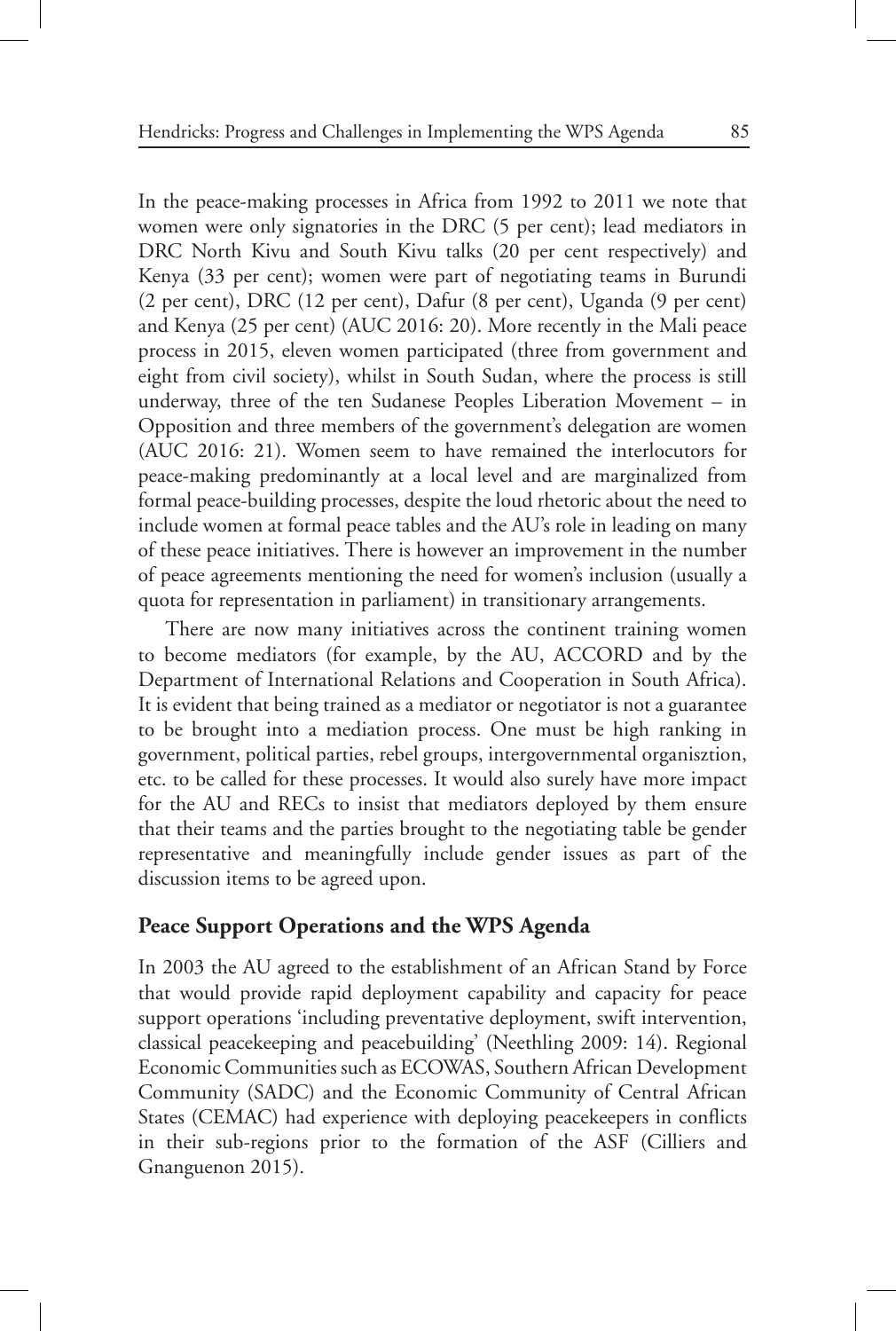The ASF consists of five regional brigades (3,000–4,000 troops) a planning element based at AU headquarters and state level contributing countries (Williams 2011). Since 2003 the AU has deployed in Burundi (VIP protection, peacebuilding); Comoros (electoral monitoring and peace enforcement); Sudan (peacekeeping/civilian protection/peacebuilding), and Somalia (peace enforcement). The ASF has, however, struggled to become fully operational and many have listed the numerous challenges the ASF has experienced in relation to funding, capacity (e.g. forming the brigades, mobilizing soldiers for rapid deployment and equipment), subsidiarity, and so forth. Cilliers and Gnanguenon note that 'in the wake of events in Côte d'Ivoire, Mali and the Central African Republic (CAR), when Africa had to rely on external intervention, the 21st Ordinary Session of the AU Assembly decided on May 26 and 27, 2013 to create the African Capacity for Immediate Response to Crises (ACRIC)' (Cilliers and Gnanguenon 2015:12). ACRIC will likely face the same challenges as the ASF.

A key aspect of UNSCR 1325 is mainstreaming gender in peacekeeping. This section will assess the AU's accomplishments and challenges in relation to gender and peace support operations in its two current missions, AMISOM and UNAMID.

As previously mentioned, in relation to peace support operations, the AU has developed a roster (for civilian women), a Gender Training Manual for AU Peace Support Operations as well as a Draft Code of Conduct for the Protection of Civilians in Peace Operations and a Draft Policy on Prevention and Response to Sexual Exploitation and Abuse. It is not clear to what extent these are being employed in the missions: the obvious reason is because they have been in draft form for quite some time and the Gender Training Manual (a rushed, ill thought through manual) is far too general to be meaningfully utilized to train AU peacekeepers for the contexts they are engaged in (and there is a UN Handbook on Multidimensional Peacekeeping Operations and Guidelines for Integrating a Gender Perspective into Peacebuilding which is widely used).

#### **African Mission in Somalia (AMISOM)**

With the collapse of Siad Barre's regime and concomitantly the Somali state in 1992, many international actors tried to play a role in bringing about peace to what has been viewed as an intractable conflict. In their endeavour to recreate the state the international community has held a vast number of peace negotiations and conferences and sent in and withdrew troops after suffering major setbacks (e.g. the US). In January 2007 the AU took a decision to deploy to Mogadishu, receiving UNSCR authorisation after the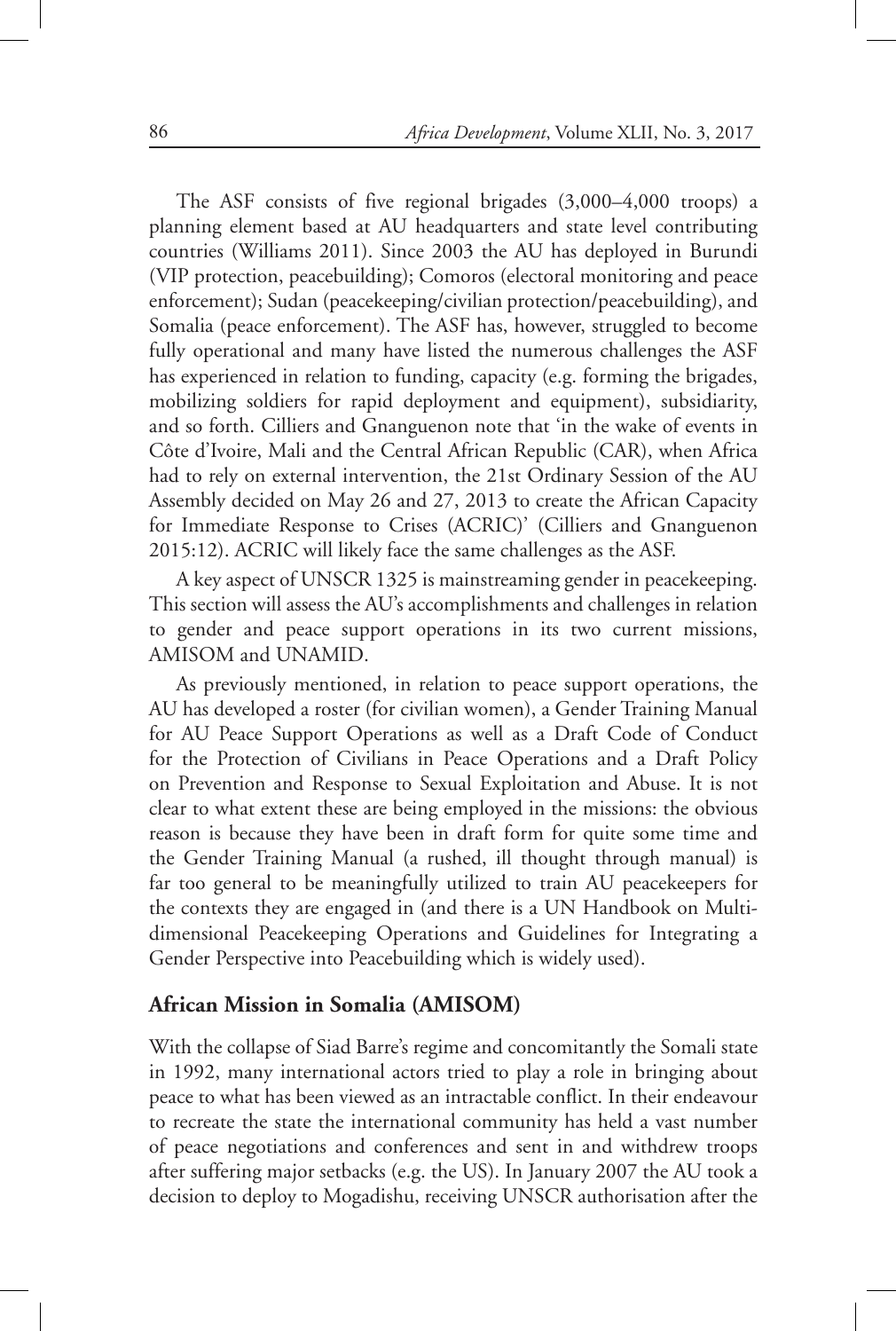fact. The AU was well aware that it lacked the necessary capacity and that the environment was not conducive to peacekeeping. In trying to live up to its responsibility to provide security, however, it decided to deploy a peace mission for six months in order to support a national reconciliation congress as well as to provide protection to the Transitional Federal Institutions.<sup>5</sup> Ten years later, the AU is still in Somalia and it has turned out to be its largest peace support operation. It has not been a conventional peacekeeping mission, but more of a peace enforcement mission given persistent violent extremism perpetrated by Al Shabaab. In March 2007 the AU deployed to Mogadishu with 1,650 troops from Uganda and by 2012 the mission had grown to 18,000 personnel (Burton and Williams 2014: 44). In 2013 the AU authorised a force component to a maximum of 22,126 uniformed personnel.<sup>6</sup> The current troop contributing countries are Burundi, Djibouti, Ethiopia, Kenya and Uganda, whilst Ghana, Kenya Nigeria, Sierra Leone and Uganda contribute police.

| Country      | Number of<br>troops in 2016 | Number of<br>police in 2016 | Percentage (%) of<br>females in 2015 |
|--------------|-----------------------------|-----------------------------|--------------------------------------|
| Uganda       | 6,223                       | 402                         | 2.57                                 |
| Burundi      | 5,432                       |                             | 1.4                                  |
| Kenya        | 3,664                       | 27                          | 0.08                                 |
| Sierra Leone | 850                         | 47                          |                                      |
| Ethiopia     | 4,395                       |                             | 2.9                                  |
| Djibouti     | 960                         |                             | 0.7                                  |
| Ghana        |                             | 56                          |                                      |
| Nigeria      |                             | 140                         |                                      |

**Table 1:** Troop and Police Contributing Countries in AMISOM7

As is to be expected, given the generally low representation of women peacekeepers in most peace support operations, AMISOM does not meet the anticipated 10 per cent of female troops from contributing countries or 20 per cent female police, the goal for UN peacekeeping. It is very far from its own parity principle: the percentage of women uniformed personnel in AMISOM being below 3 per cent. Few countries are able to meet this challenge given low levels of women in the military to begin with and the conditions that peacekeepers are being deployed into, i.e., peace enforcement in hostile terrains for many months without adequate facilities for women. South Africa is one of the top contributors in terms of the number of women it deploys (around 15–20 per cent of its contingents), achieved through the active recruitment of women (30 per cent of the South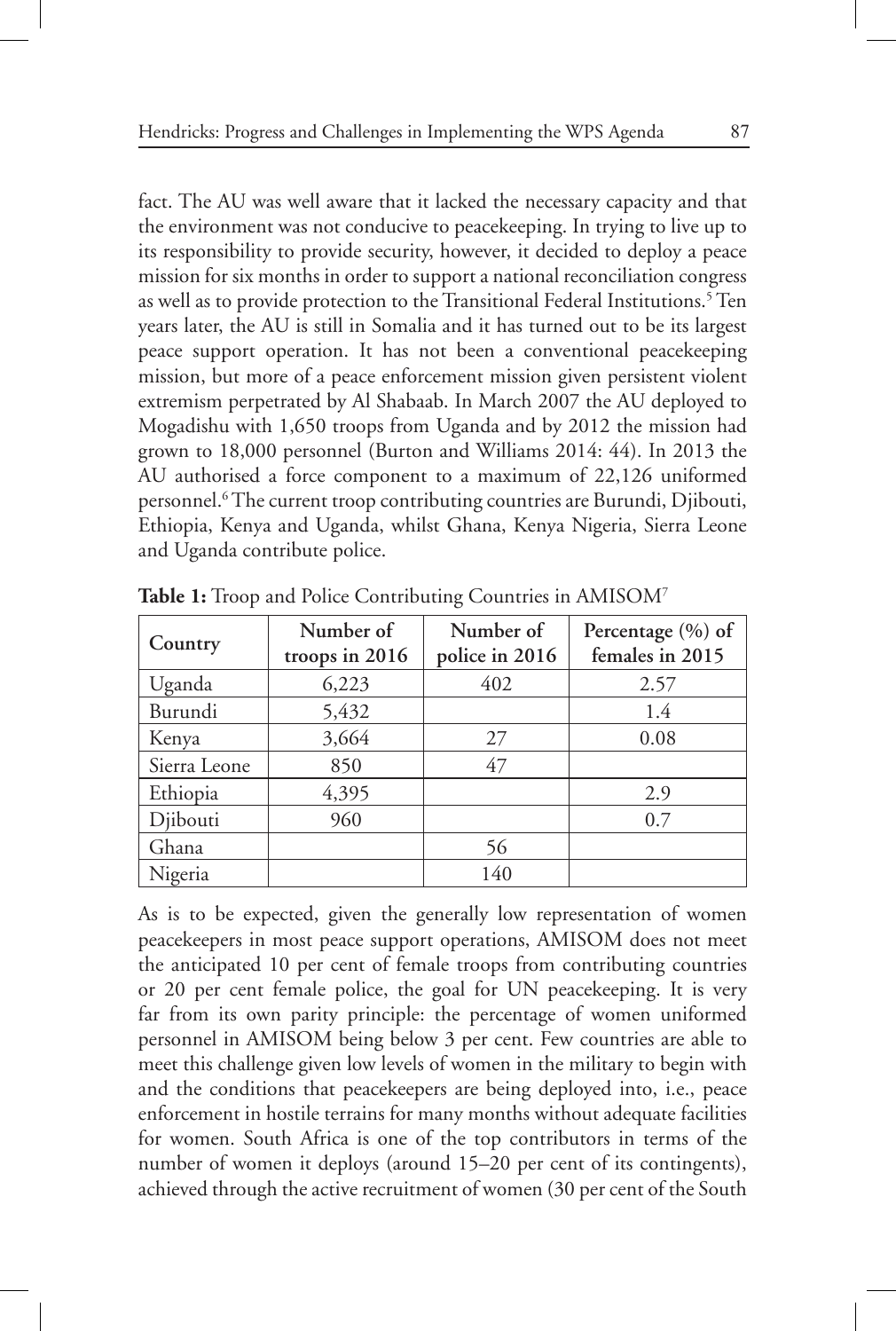African National Defence Force are women) and because of a purposeful agenda to deploy women as peacekeepers. The AU, like the UN – desperate as they are for countries to contribute peacekeepers – has not exercised due diligence in ensuring that troop and police contributing states recruit, train and deploy more women as part of their contingents to live up to their own norms of including women into peace support operations. This has not been a priority area for AMISOM. Years later, women peacekeepers still complain about basic challenges such as access to adequate ablution facilities and sanitary ware.

The current mission mandate or strategic objectives and tasks of AMISOM are to:

- reduce the threat posed by Al Shabaab and other armed opposition groups;
- provide security in order to enable the political process at all levels as well as the stabilization efforts, reconciliation and peacebuilding in Somalia;
- enable the gradual handing over of the security responsibilities from AMISOM to the Somali security forces contingent;
- continue to conduct offensive operations against Al Shabaab and other armed groupings;
- maintain a presence in the sectors set out in the AMISON Concept of Operations in order to establish conditions for effective and legitimate governance across Somalia in coordination with the Somalia security forces;
- assist with the free movement safe passage and protection of all those involved with the peace and reconciliation process in Somalia and ensure the security of the electoral process in Somalia as a key requirement;
- secure key supply routes including to areas recovered from Al Shabaab in particular those essential to improving the humanitarian situation;
- conduct joint operations with the Somali security forces;
- contribute to the creation of the necessary security conditions for the provisions of humanitarian assistance;
- engage with communities in recovered areas, and promote understanding between AMISOM and local populations which will allow for longer term stabilization by the UN Country Team and other actors;
- provide and assist protection to the Somali authorities;
- protect its personnel, facilities installations equipment and mission and to ensure the security and freedom of movement of its personnel;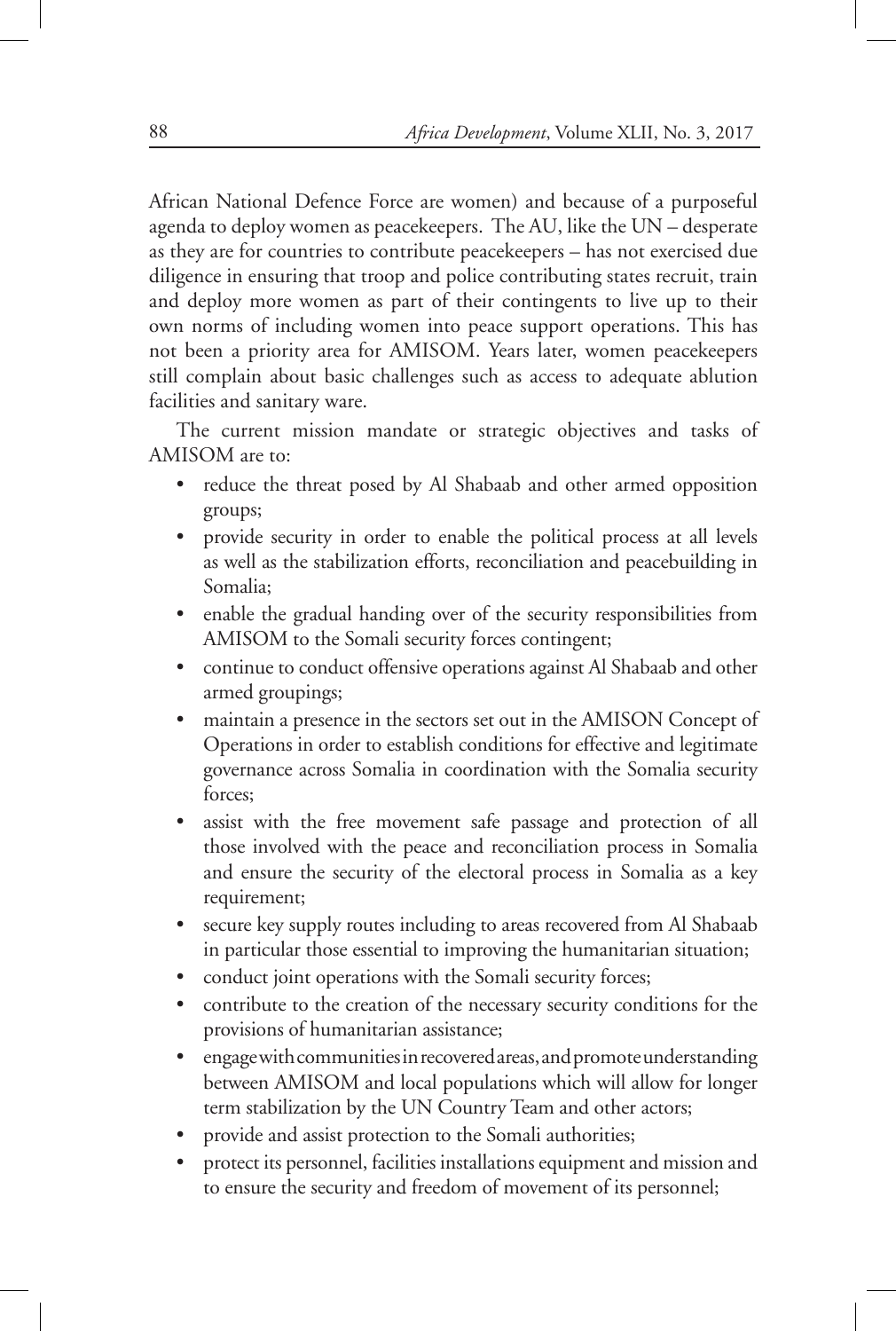• receive on a transitory basis, defectors, as appropriate and in coordination with the United Nations.<sup>8</sup>

As we can see from the above, AMISOM does not have specific genderrelated mandate nor is its mandate gender-sensitive or gender-responsive. It tried, after the fact, to correct this through the deployment of a gender officer as part of the civilian component in 2012, by adopting a gender mainstreaming strategy and by training peacekeepers on gender. The Deputy Special Representative of the AU Commission Chairperson for Somalia, Lydia Wanyoto, stated that 'The African Union remains highly committed to taking concrete actions in implementing the African Union Gender Policy and ensure the advancement and the protection of women rights, including Somali women and girls'.9

However, reports of sexual abuse by AMISOM soldiers indicate that there is a lot more sensitization and implementation and enforcement of agreed to policies that needs to happen in AMISOM. Human Rights Watch reported on the predatory behaviour of some of the peacekeepers deployed to protect civilians, predominantly fingering Ugandan and Burundian peacekeepers in the mission. Their article notes:

Members of the African Union Forces, making use of Somali intermediaries, have employed a range of tactics to get private access to Somali women and then abuse them. Some AMISOM soldiers have used humanitarian assistance, provided by the mission to coerce vulnerable women and girls into sexual activity. … Some of the women who were raped said that the soldiers gave them food or money afterwards in an apparent attempt to frame the assault as transactional sex or discourage them from filing a complaint or seeking redress. The women and girls exploited by soldiers are entering into the AMISOM camps through official and guarded gates and into areas that are in theory protected zones…. Sexual exploitation has also taken place within official AMISOM housing…. These practices all point toward the exploitation and abuse being organised and even tolerated by senior officials (Human Rights Watch 2014).

If the AU is not able to deal effectively with sexual abuse by its peacekeepers, it will increasingly lose credibility. The type of training provided to peacekeepers for both UN and AU missions is not sufficient to change long held attitudes about gender and behaviour toward women. Much more work needs to be done in terms of behavioural change, but more importantly in terms of enforcing the 'zero tolerance' policy. The UN has adopted a new regulation that sends the entire country's contingent home if their peacekeepers are found guilty of sexual abuse. The AU needs to follow suit.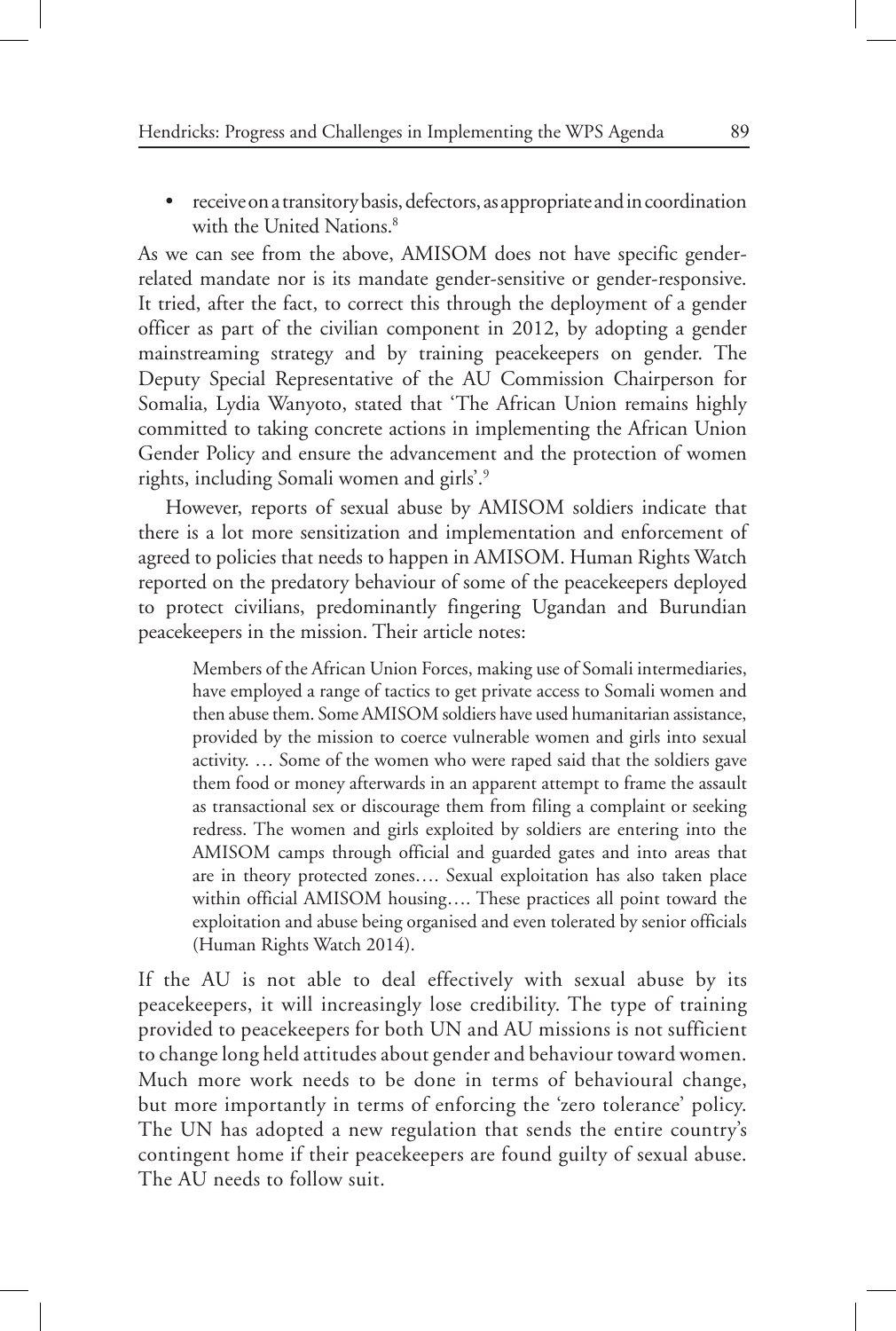For years there had been only one gender officer, Ms Mane Ahmed, in the Gender Unit. She had spent a great deal of her time working with women in Somalia developing a national gender policy and training Somali police on gender-based violence. However, one woman to work internally with more than 18,000 peacekeepers and externally with a whole country was a non-starter. The AU now has a new gender officer, Major Bupe Chanda, who has increased human resources in the form of five gender focal point persons to work in the five sectors in Somalia (Reliefweb 2017). This, too, though an improvement, seems insufficient for the task at hand. Resource distribution is a good indicator of the seriousness of an issue for an organization or country and therefore is telling about the commitment of the AU to the WPS agenda.

It is often easier for gender advisors and/or officers to work with women's organizations in these conflict countries than to work within the mission itself. They are usually marginalized and working on the periphery internally, hence they spend most of their time working externally negating a very key aspect of their deployment, i.e., gender mainstreaming within the mission itself. In contexts of violent extremism, such as Somalia, the work of gender officers becomes increasingly marginalized. Gender is deemed as a 'soft issue' for a later date as the seemingly pressing 'hard core' security concerns take priority, i.e., a nice to have versus life and death narrative that is advanced to rationalize priority setting.

# **United Nations Mission in Dafur (UNAMID)**

The conflict in Darfur started in 2003 when the Sudan Liberation Movement/ Army (SLM/A) and the Justice Equality Movement (JEM) rebelled against the government of Sudan (International Refugee Rights Committee 2016). The government of Sudan, primarily through the use of militia like the Janjaweed, retaliated beginning a war that has lasted nearly fourteen years with civilians being the 'primary targets of the attack and villages were burned, people killed, women raped with the apparent aim of driving people off the land' (International Refugee Rights Committee 2016: 7). Large scale internal displacement, food insecurity, sexual and gender-based violence and low level conflicts continue to afflict this region of Sudan despite the signing of three peace agreements and the deployment of a peacekeeping force first by the AU (AMIS) then jointly by the AU and UN (UNAMID).

The African Union Mission in Sudan (AMIS) was deployed in 2004 after the signing of the first peace agreement in Chad. This mission faced serious capacity constraints, with only 7,000 peacekeepers being deployed to a vast region in which there was once again no peace to keep and in which it did not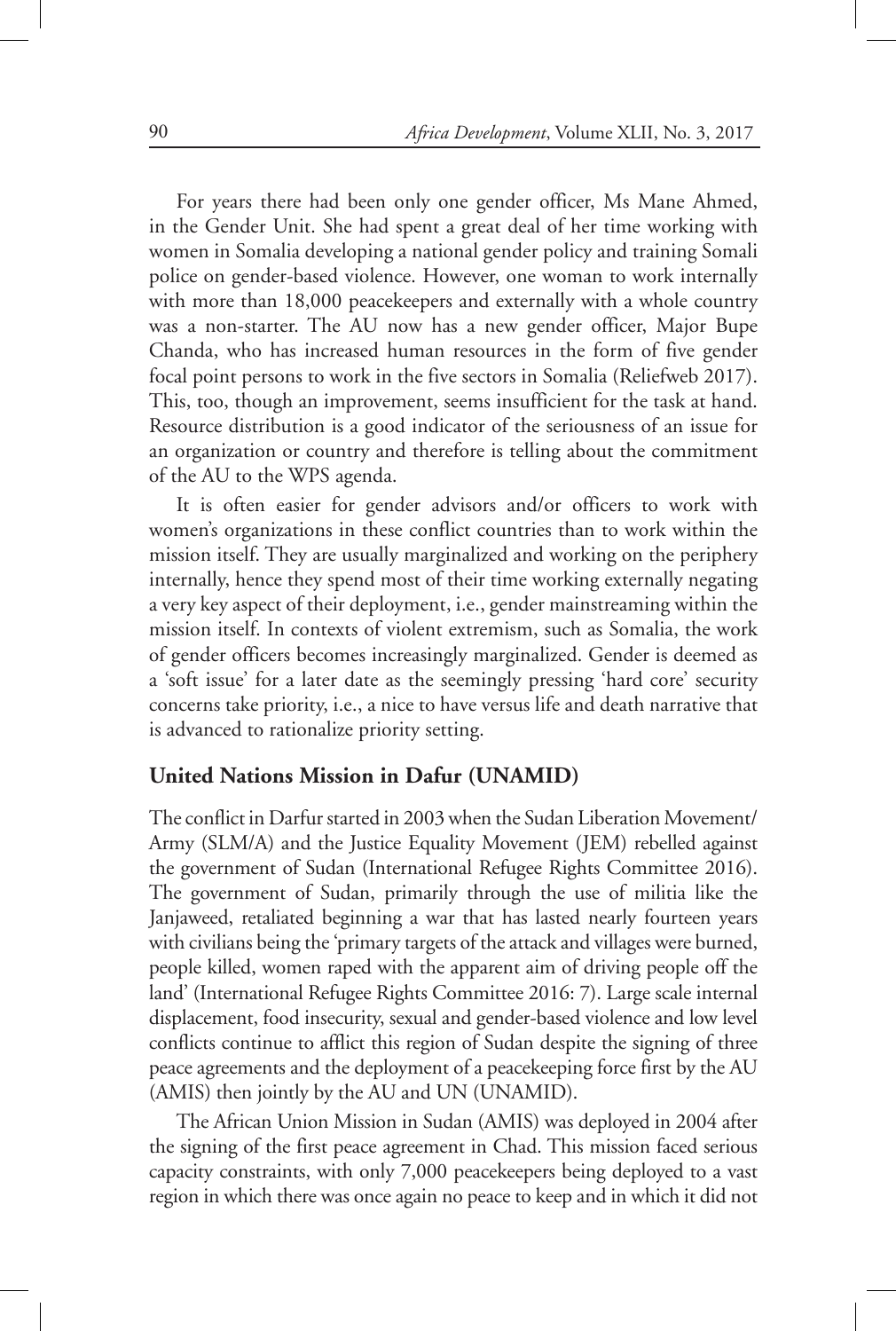have sufficient financial resources and equipment to meet the challenges. The AU was eager for the UN to step in. However, it was only after the signing of a second peace agreement, the Darfur Peace Agreement of May 2006, that the UN decided to augment the AU's capacity through an unprecedented joint AU/UN peacekeeping operation in 2007, re-hatted as the United Nations – African Union Mission in Darfur (UNAMID). The authorisation was for a force component of 25,987 later reduced to 23,743, which included a civilian component of 4,495 peacekeepers.<sup>10</sup> The deployment, as of June 2016, was 11,253 uniformed personnel<sup>11</sup> at a cost of US\$ 109,2530,200 for 2015–16.<sup>12</sup> The female uniformed personnel averaged at about 22 per cent for police, 4 per cent for troops and 4 per cent for experts on mission,<sup>13</sup> again a far cry from the parity principle the AU subscribes to.

UNAMID's mandate post the signing of the Doha Peace Agreement in 2011 is to:

- protect civilians, without prejudice to the responsibility of the Government of Sudan;
- facilitate the delivery of humanitarian assistance by UN agencies and other aid actors and the safety and security of humanitarian personnel;
- mediate between the Government of Sudan and non-signatory armed movements on the basis of the Doha document for Peace in Darfur;
- support the mediation of community conflict, including through measures to address its root causes, in conjunction with the UN country team.<sup>14</sup>

Once again there is no explicit reference to gender or women in the mandate. This has to be largely inferred from the protection of civilians within the mandate and from the UNSC resolutions on Women, Peace and Security.

UNAMID had a Gender Advisor Unit – authorised until June 2017 – which was responsible for facilitating gender mainstreaming activities, implementing gender-related capacity building activities and promoting gender awareness (UN Office of Internal Oversight Services 2015). This unit was far better staffed than its counterpart, AMISOM, with twentythree posts (four international staff, three UN volunteers, six national professional officers and ten national staff) and a budget of US\$ 1.4 million (UNOIOS 2015).

UNAMID's website clearly lists the mission, vision, goals and strategies of the gender unit. The goals are a mix of promoting gender mainstreaming in mission operations (gender responsiveness of senior-management, promotion of women's rights in the work plans of UNAMID, training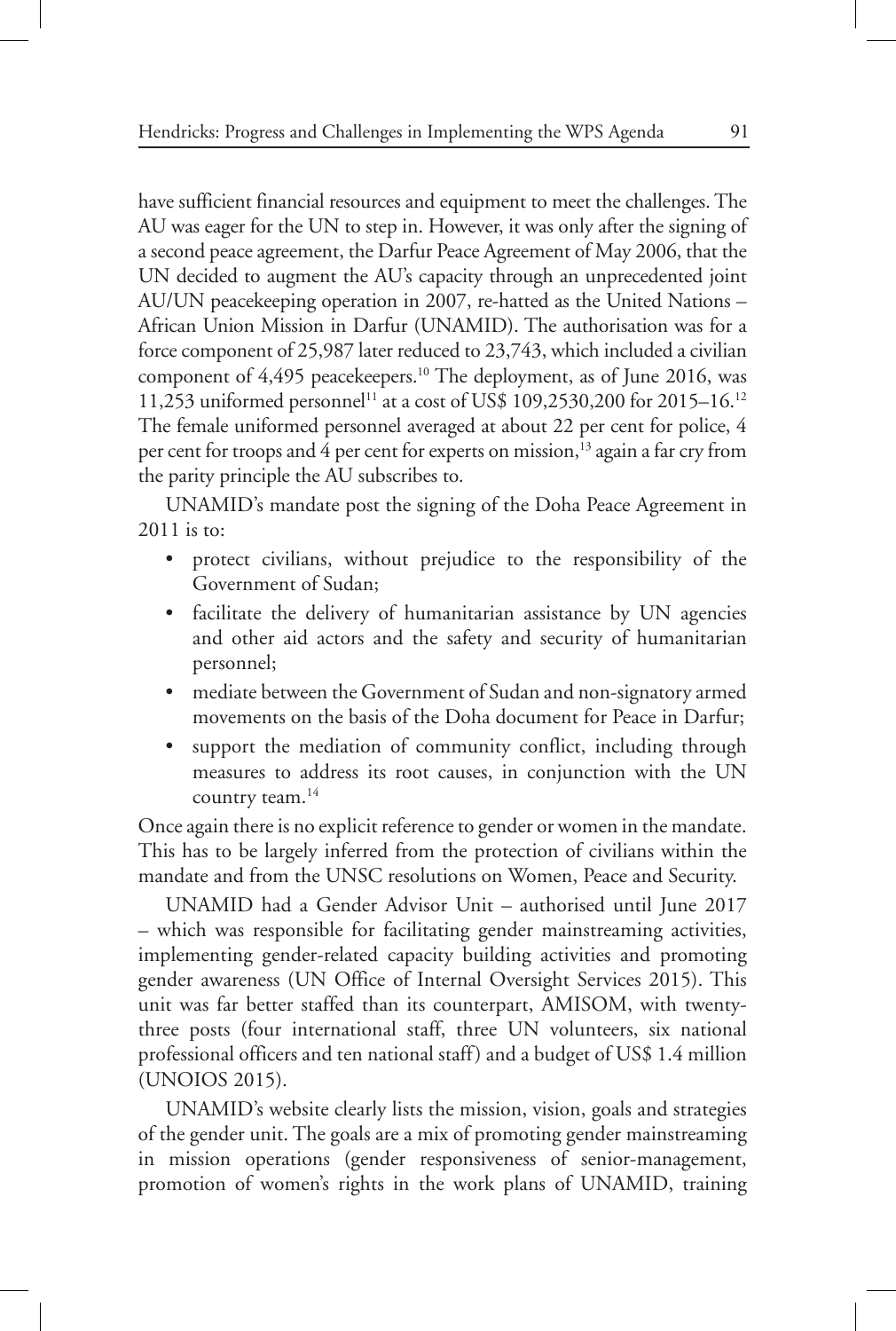for staff), responding to gender-based violence and promoting women's participation (in peace processes, in transitionary arrangements, political decision-making, and in economic development). This is a tall order for any gender unit. The unit notes that it facilitated 'the establishment of many mechanisms on the ground including Women Legislative Caucuses, GBV States Committees, 1325 Committees in the five Darfur States and maintained collaboration with states, governments and civil society organizations and women led organizations in Darfur'.15 The UN Office of Internal Oversight Services (UNOIOS) audit report of the Gender advisory programme noted that UNAMID had drafted a gender mainstreaming strategy and delivered train the trainer sessions to 243 military personnel on gender matters in 2014. The report recommended that the unit conduct a base line study against which it could measure progress (the unit noted it did not have the required expertise or funds to do this). Furthermore, UNOIOS (2015) highlighted that there was no plan to implement the gender mainstreaming strategy, nor had the unit been providing technical advice to senior management in the mission on gender mainstreaming and that many senior managers had not attended the gender induction training. The report also stated that UNAMID management 'did not prioritize this activity because of inadequate mission-specific procedures on gender mainstreaming'. Because of the location of the gender unit as part of the Humanitarian Protection Strategy Coordination Division, the unit 'did not have direct access to senior management to promote effective gender mainstreaming' (UNOIOS: 2015: 3).

This speaks to the marginalization of gender units in these missions and, as previously highlighted in AMISOM, the concentration of their work on civil society organizations. If the purpose of gender units and gender mainstreaming strategies are to provide enhanced gender responsive peacekeeping by the peacekeepers themselves, then they do not do well on this score. They fair far better in assisting women's groups to mobilize for their rights within societies. But, if this is their main function, is the peace operation the place for the gender unit? Are they not duplicating the work of other UN and AU agencies tasked with development and political affairs? A critical rethink on the role of these gender units seems necessary.

# **Conclusion: Closing the Gaps in the AU's Implementation of the WPS Agenda**

This article has highlighted the AU's frameworks, policies and practices in relation to implementing the WPS agenda. The normative frameworks advocating for gender equality and for the implementation of UNSCR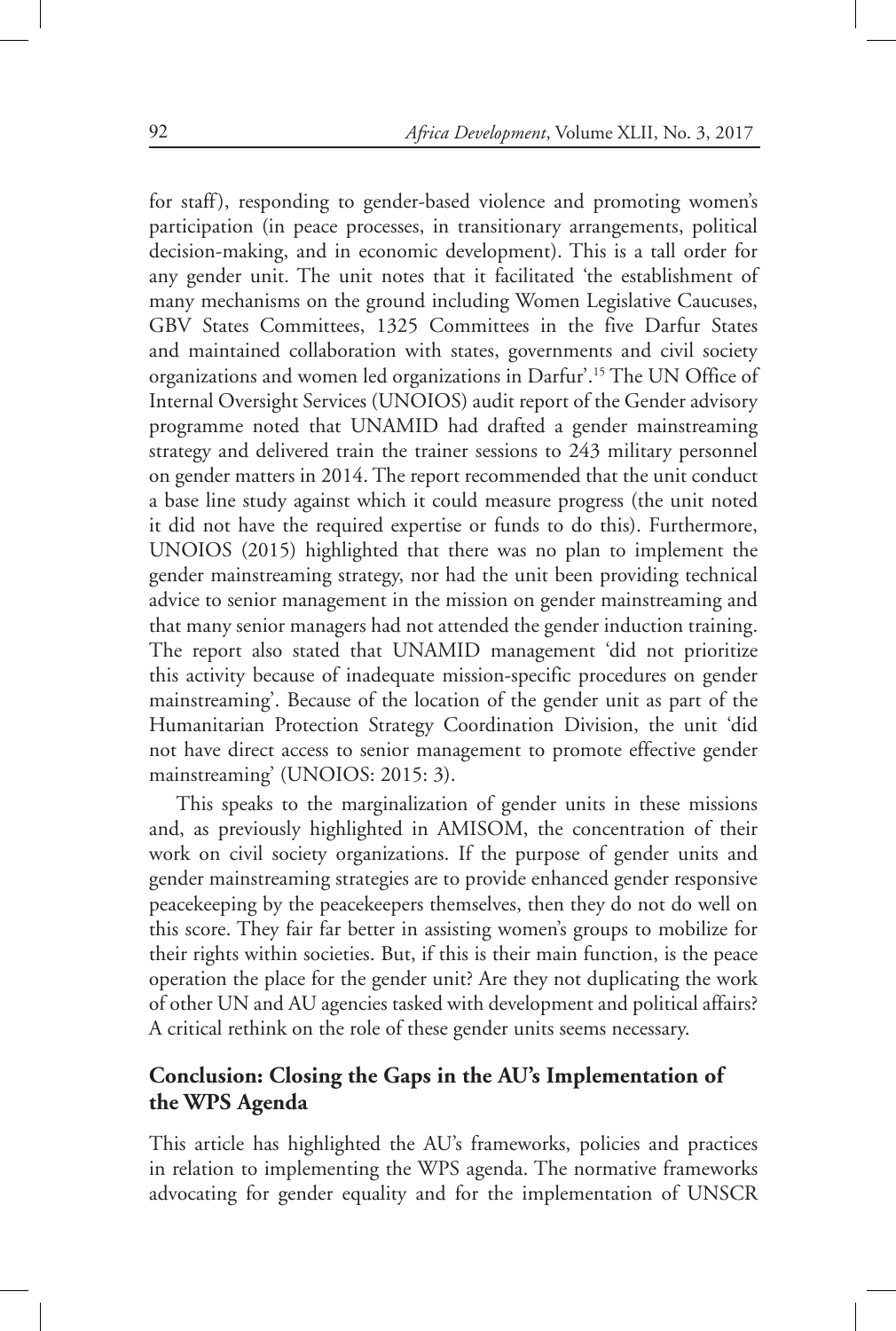1325 are in place, but there remains a huge gap in terms of achieving the desired outcomes of these frameworks. There appears to be a number of reasons that account for this gap.

The first relates to the narrowing of the WPS agenda to an inclusion of women and an overwhelmingly dominant focus on SGBV. This has led to the inclusion of women without fundamentally destabilizing the gendered power relations within the structures or fundamentally altering how these structures function and respond in conflict situations. It has also essentially limited the rationale for women's inclusion and the focus of their work to predominantly one issue: SGBV. The representation of women in these structures is important but not sufficient to alter entrenched practices and behaviour. SGBV is a scourge that must be tackled but it is not the only impact of conflict on women, nor should it be the dominant lens through which the WPS agenda is cast. At best this then leads to the remedial efforts that are undertaken in the rather ad hoc forms that are discussed above.

More disconcertingly would be the potential for the entry of women into current peace processes to legitimize processes that are increasingly deemed flawed. For example, although the intention to get more women onto peace tables is informed by the need for women's interests and concerns to be reflected in the peace agreements that are forged, these spaces are increasingly in need of more critical introspection. Current peace processes are 'largely designed to settle disputes between men with the ability to do harm' (Hendricks 2016) and our entering of these spaces legitimates the processes of 'bigmanity' (Utas 2012), rather than forging 'sustainable peace'. There must be more innovative thinking of alternative gender sensitive ways of creating peace at all levels (local, national, regional, continental and global) and to cease being limited by the forms of yesteryear that are no longer able to address the multi-faceted complex nature of our current conflicts. This becomes all the more urgent in spaces afflicted by terrorism, as the retort by governments is almost always that they do not negotiate with terrorists – leaving the only solution being a militarized option.

A similar argument can be made with regard to peace operations. The Report of the High Level Independent Panel on Peace Operations in 2015 had noted the need for change in the way in which we do things, i.e., to change the cookie-cutter technical and militarized approach to peace operations, which are occurring in highly complex environments. Peace operations, the Panel notes, are largely replacing the need to find effective political solutions to crises. These findings are equally applicable to AU missions, the more so because they lack the required funding, capacity and expertise to carry out even the templated forms of peace operations.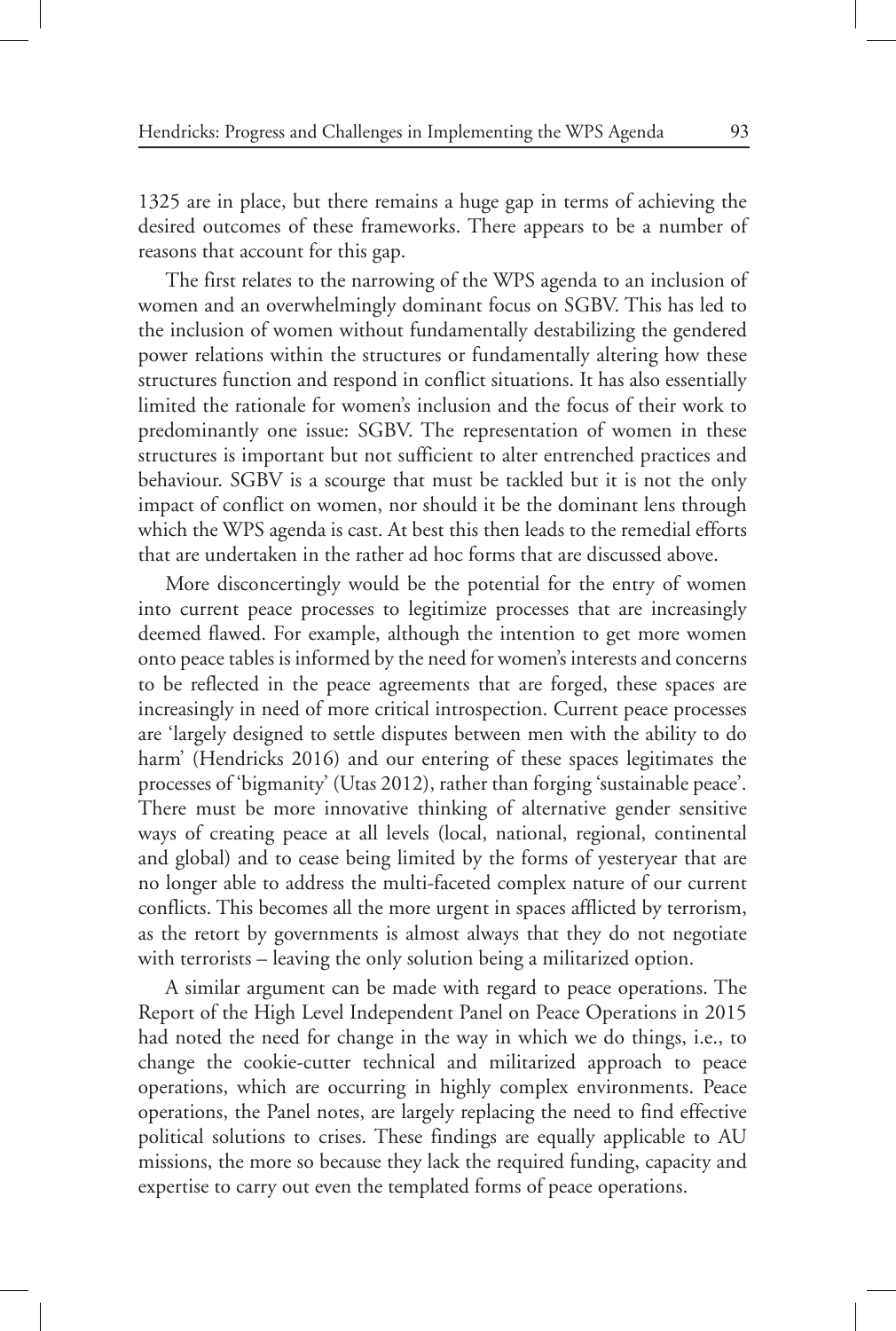We seek to include women into these knee-jerk response peaceenforcement missions. In particular, we want more women to be deployed to these missions and we argue that their presence will reduce SGBV and that they will be role models, and a plethora of other essentialized and instrumentalized arguments. Both men and women have an equal responsibility to protect all citizens – women should not be left to shoulder the responsibility, nor do they have to excuse their presence in these ways. To have more women as peacekeepers, they need to be present in their national security institutions, receive the necessary training and be deployed by their countries – the challenge has to be addressed at this level. Once again, it needs to be emphasised that there is no inherent transformative capacity of women in uniforms – representation is but a necessary first step. We also need to heed the risk here of simply contributing to the militarization of our societies and to militarized responses to creating peace.

Feminists have been at the forefront of critiquing militarization and calling for more human-centered approaches to security (see for example Cockburn 2010; Enloe 1989, 2000, 2007; Mama 1998, 2008; Sjoberg and Via 2010; Hudson 2005; Lewis 2013). We should therefore not blindly include women in processes that end up reproducing authoritarian patriarchal militarized post-conflict societies. The AU and those responsible for implementing the WPS agenda must therefore reflect more critically on current practices of facilitating peace and security.

Secondly, the strategies that have been employed in the missions, though they have good intent, amount to little more than add-on, quick fix technical exercises that can be quickly reported on. They, too, are templated – capacity building and training (usually very short courses on gender instruments), drafting policies and strategies, and working to support gender ministries and women's groups often with very little resources. These strategies are not changing the behaviour of male peacekeepers, reducing SGBV or the targeting of women in conflict situations, or fundamentally transforming the societies. They are too fragmentary to achieve that. As we face more and more extreme violence, we will see a decrease in the number of women deployed because prevailing stereotypes (of the capability of women and of men as protectors) will prevent many countries from deploying women soldiers into those environments: we see this in the case of AMISOM. We also have to ask what the purpose of implementing UNSCR 1325 is in these peace operations and reorient our work so that we are true to the original intent of gender equality: changing power relations between men and women, creating equitable relations, equality and protecting and empowering women.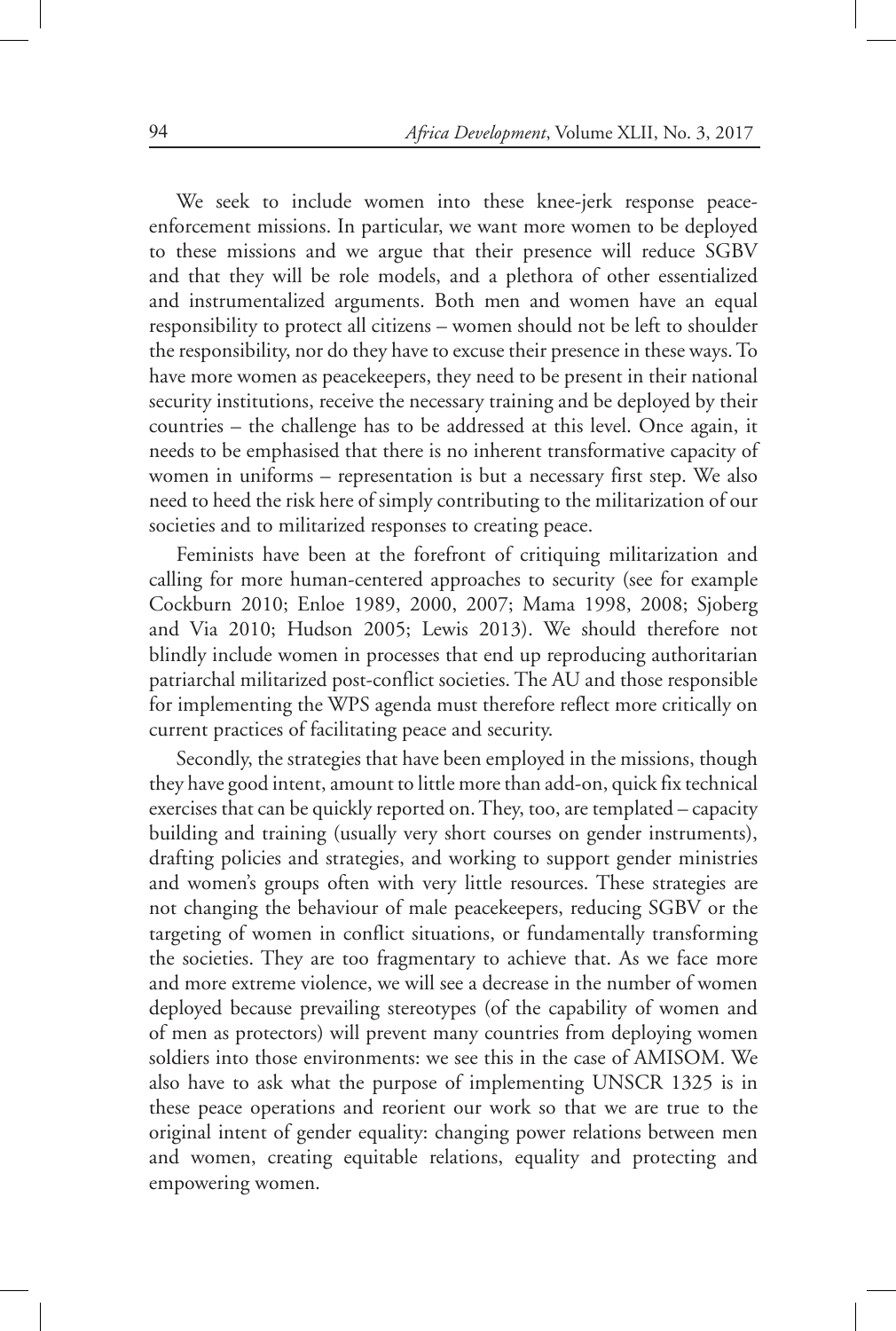The emphasis on closing the gap between policies and implementation is overly fixated on templates and monitoring and evaluation tools. Accountability is commendable but the fundamentally political issues need to be addressed if we want to make headway in resolving conflicts, protecting women and enabling their participation in governance, including related to peace and security.

Implementing the WPS agenda in the African Union's Peace and Security Architecture is proceeding, but with many of the pitfalls that gender mainstreaming in the other sectors has experienced.

#### **Notes**

- 1. These points are often short-handed referred to as the 3 Ps: Participation, Protection and Prevention.
- 2. For example, UNSCRs 1820 (2008), 1888 (2009), 1989 (2009), 1960 (2010), 2106 (2013), 2122 (2013), 2242 (2015) and more recently 2282 (2016) and 2272 (2016) in addition to the adoption of Recommendation 30 for the Convention on the Elimination of all Forms of Discrimination Against Women (CEDAW), in 2013, on women in conflict prevention, conflict and post-conflict situations.
- 3. Tabulated from data in the ISS Peace and Security Council Report.
- 4. Also see AUC Chairperson 'Appointment of Special Representatives and Heads of African Union Liaison Offices', April 2015, available at www.au.int.
- 5. See www.amisom-au.org.
- 6. ibid.
- 7. The statistics for troops and police are from the AMISOM website, www.amisomau.org, accessed 25 August 2016. They do not provide gender disaggregated data. The percentages for female peacekeepers were obtained from AU Commission Chairperson, 2016, Report on the AU Commission Implementation of the Women Peace and Security Agenda in Africa, citing statistics from the AMISOM Gender Unit in 2015.
- 8. Cited on AMISOM's website, www.amisom-au.org.
- 9. ibid., 2016.
- 10. www.unamid.unmissions.org
- 11. UN DPKO website.
- 12. www.namid.unmissions.org.
- 13. Calculated from statistics presented on the UNDPKO website for UNAMID, June 2016.
- 14. www.unamid.unmission.org.
- 15. ibid.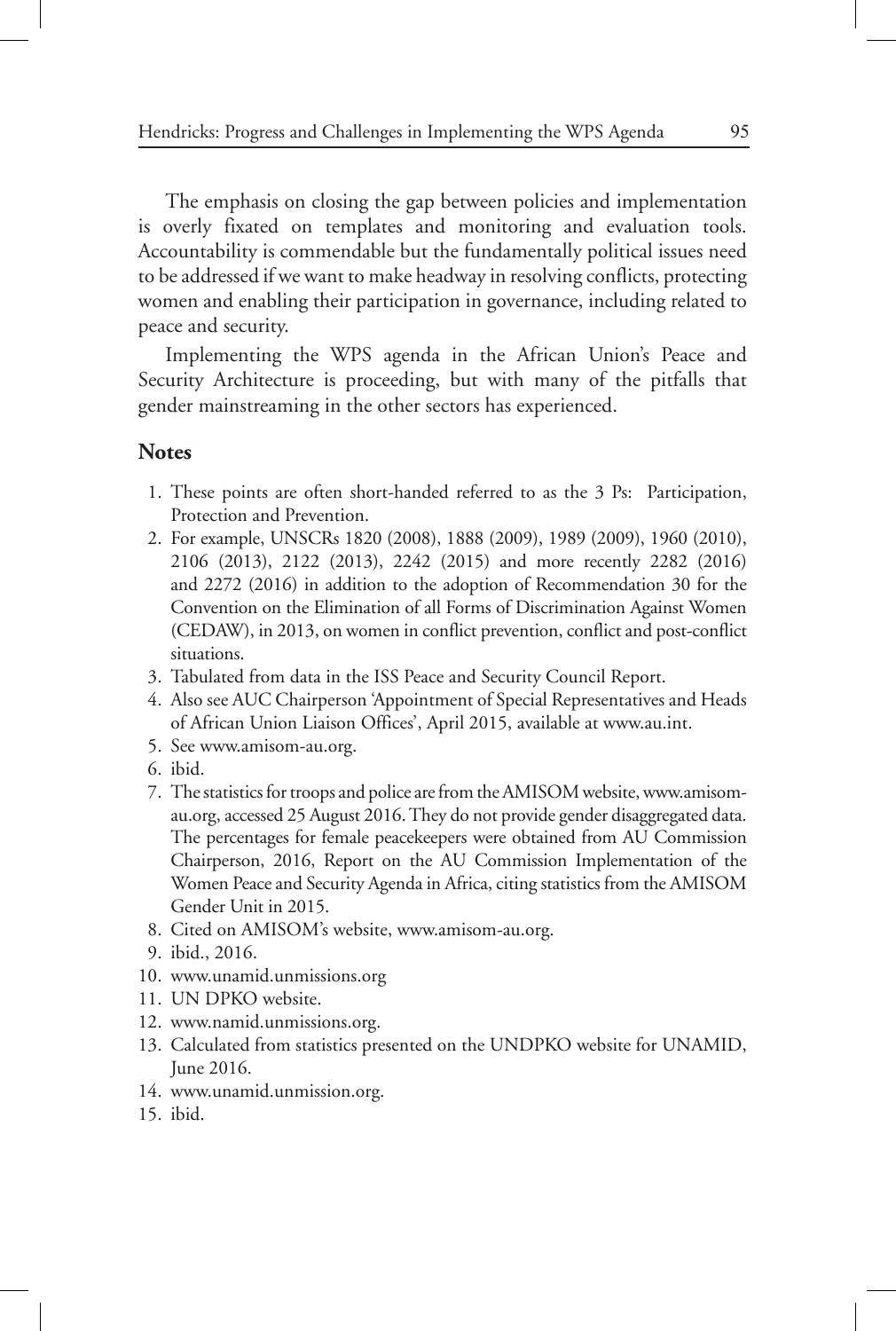# **References**

- Abdullah, H., 2016, 'The African Union's Gender, Peace and Security Mechanisms: Policy Options for Protecting Women in Conflict', *African Peacebuilding Network Briefing Note*, 4 January.
- African Union (AU), 2002, *Protocol Relating to the Establishment of the Peace and Security Council of the African Union*. Adopted at the Assembly of the African Union, First Ordinary Session, 9 July, available at www.peaceau.org, accessed 8 December 2016.
- African Union (AU), 2003, The Protocol to the African Charter on Human and People's Rights on the Rights of Women in Africa adopted on 11 July at the second AU Summit in Mozambique.
- African Union (AU), 2004, Solemn Declaration on Gender Equality in Africa adopted in July.
- African Union (AU), 2008, Gender Policy adopted in September.
- African Union (AU), 2006, Framework for Post Conflict Reconstruction and Development adopted in Banjul.
- African Union (AU), 2011, Policy Framework for Security Sector Reform adopted in Addis Ababa.
- African Union (AU), 2015, AGENDA 2063: The Africa We Want Framework Document adopted in September.
- African Union (AU), 2016a, 'About AMISOM', available at www.amisom-au.org, accessed 25 August 2016.
- African Union (AU), 2016b, 'AMISOM commits to gender mainstreaming in its operations', available at www.amisom-au.org, accessed 25 August 2016.
- African Union Commission (AUC), 2013, 'Mainstreaming Gender into Peace and Security' (internal document).
- African Union Commission (AUC), 2015, African Gender ScoreCard, available at www. au.int, accessed 5 May 2017.
- African Union Commission (AUC), 2015, The African Union 15 years of the Women, Peace and Security Agenda in Africa: Stocktaking and Perspectives. Published by the Office of the Special Envoy on Women, Peace and Security.
- African Union Commission (AUC), 2016, Implementation of the Women, Peace and Security Agenda in Africa. Report by the AUC Chairperson and prepared by the Office of the Special Envoy of the AU Commission Chairperson on Women Peace and Security, July.
- *AU Executive Council, 2017, Eleventh Report of the African Union Commission Chairperson on the Implementation of the African Union Solemn Declaration on Gender Equality in Africa* Thirtieth Ordinary Session, 22–27 January, Addis Ababa.
- African Union Peace and Security Department, 2010, 'African Peace and Security Architecture 2010 Assessment Study', available at www.securitycouncilreport.org, accessed 2 May 2017.
- AU Peace and Security Council, 2017, 'Third Progress Report of the Chairperson of the Commission on the African Union's Efforts on Post-Conflict Reconstruction and Development in Africa', 22 March.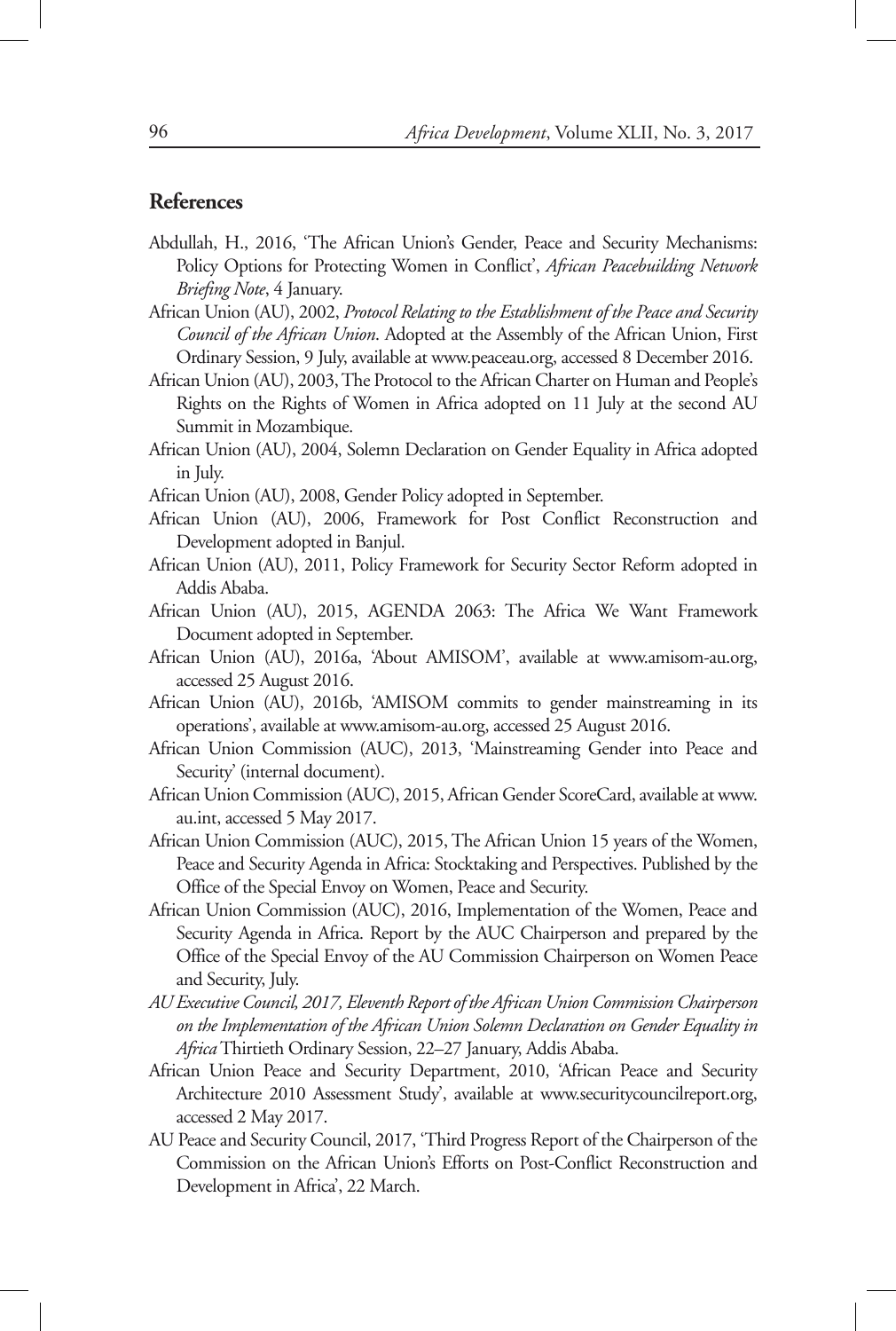- Burton, B. and Williams, P., 2014, 'Counter Insurgency in Somalia: Lessons Learnt from the African Union Mission in Somalia 2007–2013', *JSOU Report* 14/5, p. 44.
- Cilliers J., 2015, 'Conflict Trends in Africa: A turn for the better in 2015?', *ISS Today*, 4 November.
- Cilliers, J. and Gnanguenon A, 2015, 'The African Peace and Security Architecture and Regional Conflict', presentation at CIGI and ISS Symposium on African Capacity to respond to political crisis and violent conflict, 10–11 June, Pretoria, South Africa.
- Cockburn, C., 2010, 'Gender Relations as Causal in Militarization and War', *International Feminist Journal of Politics* 12 (2): 139–57.
- Ellerby, K., 2015, '(En)gendered Security? Gender Mainstreaming and Women's Inclusion in Peace Processes' in Gizelis, T.-I. and Olsson, L., eds, *Gender Peace and Security: Implementing UN Security Resolution 1325*, London: Routledge.
- Enloe, C., 1989, *Bananas Beaches and Bases: Making Feminist Sense of International Politics*, Berkeley CA: University of California Press.
- Enloe, C., 2000, *Maneuvers: The International Politics of Militarizing Women's Lives*, Berkeley CA: University of California Press.
- Enloe, C., 2007, *Globalization and Militarism: Feminist Make the Link*, New York: Rowman and Littlefield.
- Hudson, H., 2005, 'Doing Security as Though Humans Matter: A Feminist Perspective on Gender and the Politics of Human Security', *Security Dialogue* 36 (2): 155–74.
- Hudson, H., 2010, 'Mainstreaming Gender in Peacekeeping Operations: Can Africa Learn from International Experience?', *African Security Review* 9 (4): 18–33.
- Hudson, H., 2016, 'Decolonizing the Mainstreaming of Gender in Peacebuilding: Toward and Agenda for Africa', *African Peacebuilding Network Working Papers* no. 8, July.
- Hendricks, C., 2016, 'Women, Peace and Security in Africa: Conceptual and Implementation Challenges and Shifts' in Hendricks, C. and Sigsworth, R., eds, *Gender Peace and Security in Africa*, London: Routledge.
- Human Rights Watch, 2014, 'The Power These Men Have Over Us: Sexual Exploitation and Abuse by African Union Forces in Somalia', available at www.hrw.org, accessed 20 August 2016.
- International Refugee Rights Committee, 2016, 'No-one on Earth Cares if we Survive except God and sometimes UNAMID', The Challenges of Peacekeeping in Darfur, June.
- Institute for Security Studies, *Peace and Security Council Report*, available at www.issafrica. org, accessed 14 April 2017.
- Lewis, D., 2013, 'The Multiple Dimensions of Human Security through the Lens of African Feminist Intellectual Activism', *African Peace and Conflict Journal* 6 (1): 15–28.
- Mama, A., 1998, 'Khaki in the Family: Gender Discussions and Militarism in Nigeria', *African Studies Review* 41 (2): 1–18.
- Mama, A. and Okazawa-Rey, M., 2008, 'Editorial: Militarism, Conflict and Women's Activism', *Feminist Africa* 10: 1–8.